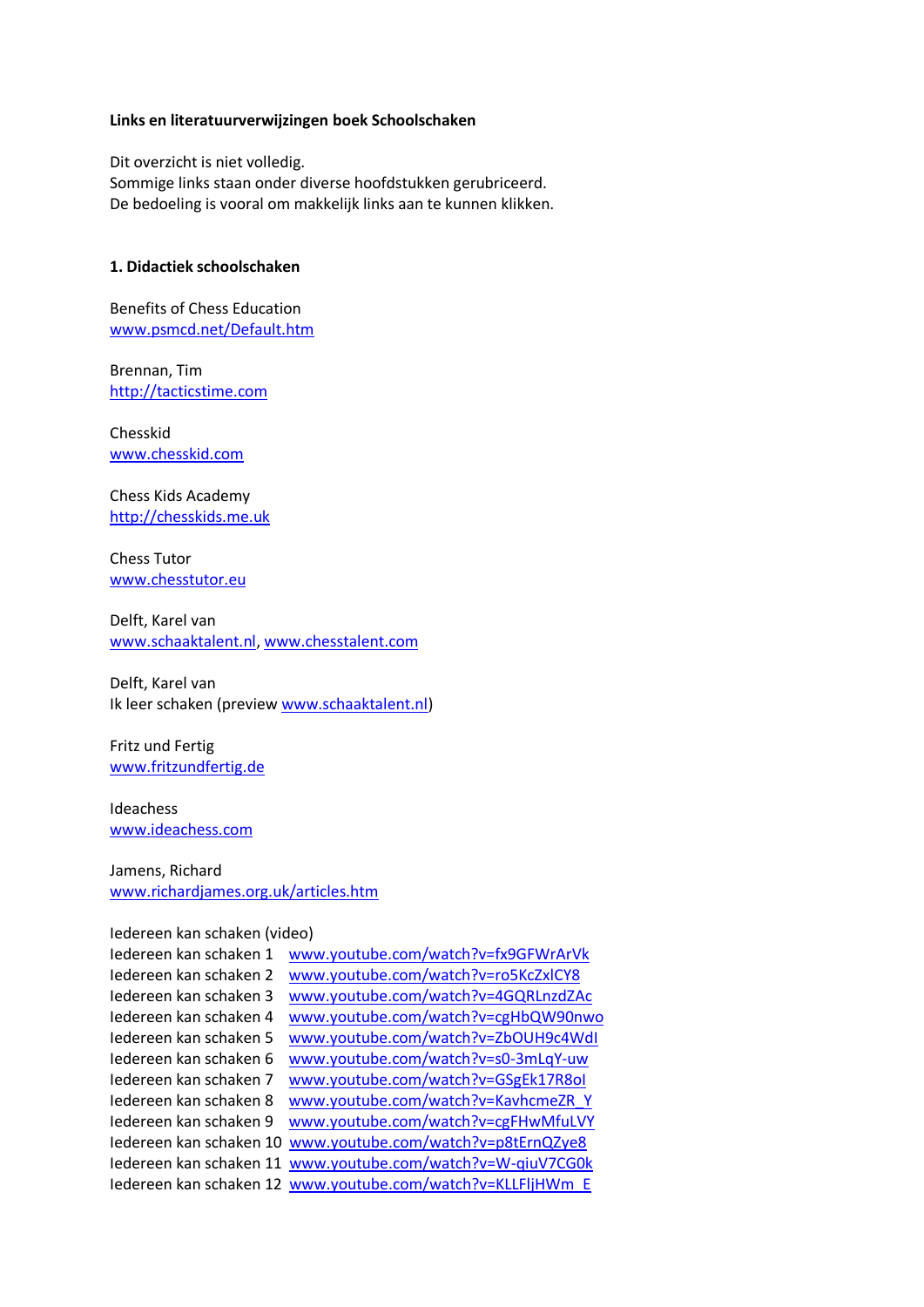Iedereen kan schaken 13 [www.youtube.com/watch?v=iKrumgqSi0g](http://www.youtube.com/watch?v=iKrumgqSi0g) Iedereen kan schaken 14 [www.youtube.com/watch?v=W2V2FYDuGjg](http://www.youtube.com/watch?v=W2V2FYDuGjg)

Lang leve de koningin (video) [www.youtube.com/watch?v=220DHc0Ii2I](http://www.youtube.com/watch?v=220DHc0Ii2I)

Lengwenus workshop 'Spielerisch in Schachunterricht' (video) [www.youtube.com/watch?v=ZnK0ci119qE.](http://www.youtube.com/watch?v=ZnK0ci119qE)

OSCO Training Links [www.okschess.org/training/index.htm#Training](http://www.okschess.org/training/index.htm#Training)

Professor Chess [www.professorchess.com](http://www.professorchess.com/)

Research Chess in Schools [www.chessinschools.co.uk/research.htm](http://www.chessinschools.co.uk/research.htm) 

Sevilla, indelingsprogramma [www.jbfsoftware.com](http://www.jbfsoftware.com/)

Simple Chess [www.simplechess.com](http://www.simplechess.com/)

Sparkchess [www.sparkchess.com](http://www.sparkchess.com/)

Stappenmethode [www.stappenmethode.nl/nl](http://www.stappenmethode.nl/nl)

The Chesswebsite [www.thechesswebsite.com](http://www.thechesswebsite.com/)

Video GM Artur Jussupow meeting with chess parents about talent development

- o <https://www.youtube.com/watch?v=JW2gsowyQYA>
- o <https://www.youtube.com/watch?v=wBD288RVnqM>

# **2. Kleuterschaak**

Brown, Stuart, TED-lezing spelen [www.ted.com/talks/stuart\\_brown\\_says\\_play\\_is\\_more\\_than\\_fun\\_it\\_s\\_vital](http://www.ted.com/talks/stuart_brown_says_play_is_more_than_fun_it_s_vital)

Chess in Schools and Communities [www.chessinschools.co.uk/index.htm](http://www.chessinschools.co.uk/index.htm)

Christiaen, Johan, onderzoeksverslag 'Schaken en cognitieve ontwikkeling' [http://users.telenet.be/kenm/Chess\\_and\\_Cognitive\\_Development.pdf](http://users.telenet.be/kenm/Chess_and_Cognitive_Development.pdf)

Conferentie jeugdschaak Spanje [www.ajedrezenelaula.com](http://www.ajedrezenelaula.com/)

Delft, Karel van, onderzoeksverslag 'Op weg naar de schaaktop'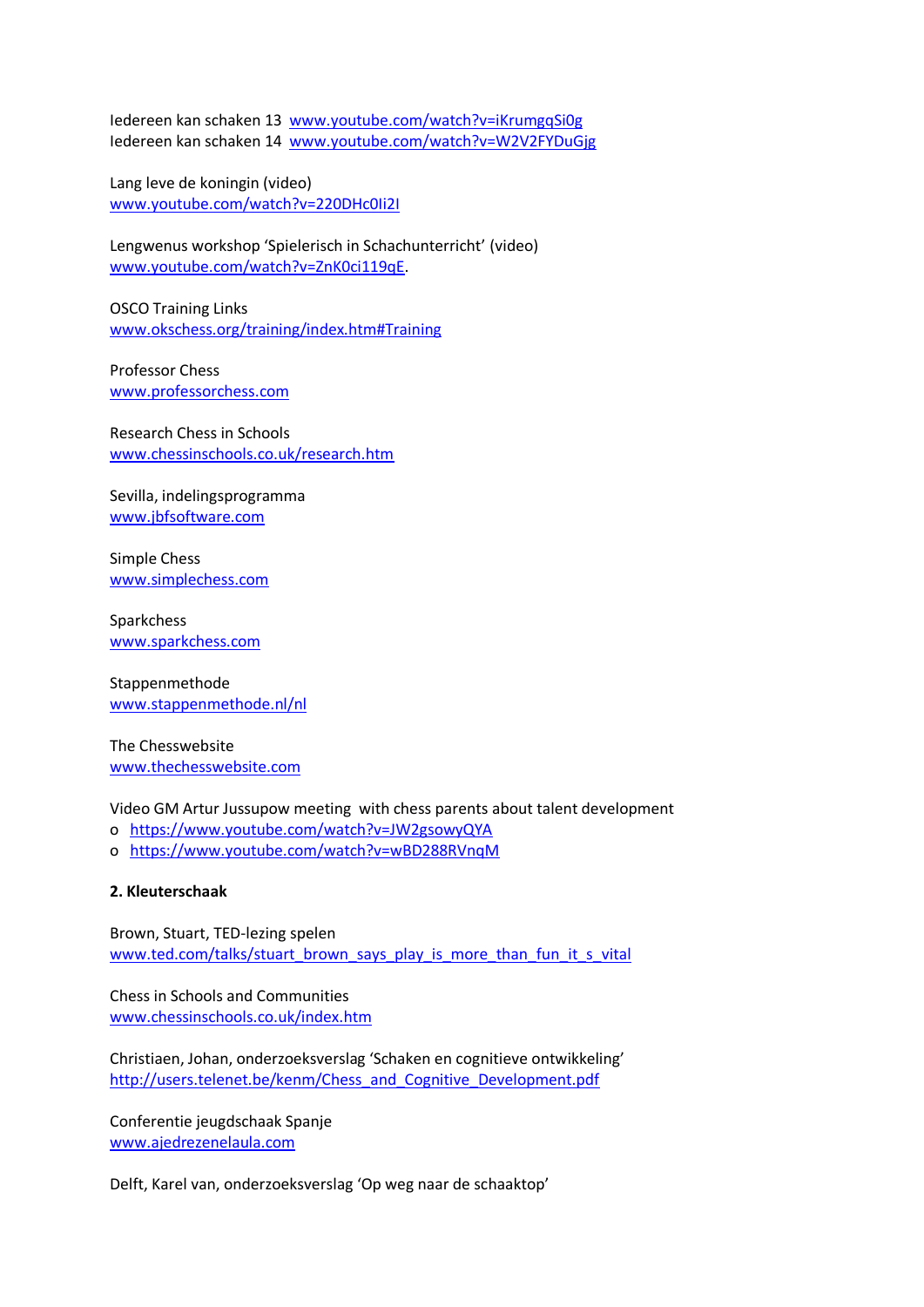#### [www.schaaktalent.nl/index.php/databank-schaaktraining/532-op-weg-naar-de-schaaktop](http://www.schaaktalent.nl/index.php/databank-schaaktraining/532-op-weg-naar-de-schaaktop)

Derksen, Jessica, 'Schaken met peuters' [www.r-s-b.nl/verslagen/34.htm](http://www.r-s-b.nl/verslagen/34.htm)

Education Endowment Foundation: Chess in primary schools [http://educationendowmentfoundation.org.uk/projects/chess-in-schools-and-communities-chess-in](http://educationendowmentfoundation.org.uk/projects/chess-in-schools-and-communities-chess-in-primary-schools)[primary-schools](http://educationendowmentfoundation.org.uk/projects/chess-in-schools-and-communities-chess-in-primary-schools)

Educational Technologies [www.edutechchess.com/index.html](http://www.edutechchess.com/index.html)

Eeden, Ed van 'De Polgar- zusters of: de creatie van drie schaakgenieën'

Ferguson, Robert, research overzicht [www.thechessacademy.org/Research\\_Chess.htm](http://www.thechessacademy.org/Research_Chess.htm)

Gobet, Fernand en Campitelli, Guillermo, 'Educational benefits of chess instruction: A critical review'. [http://people.brunel.ac.uk/~hsstffg/preprints/chess\\_and\\_education.PDF](http://people.brunel.ac.uk/~hsstffg/preprints/chess_and_education.PDF)

Hempel, Jutta [www.britishpathe.com/video/girl-chess-prodigy](http://www.britishpathe.com/video/girl-chess-prodigy)

James, Richard [http://www.chessheroes.uk](http://www.chessheroes.uk/)

Jolles, Jelle 'Ellis en het verbreinen'

KARL, themanummer 'Wunderkinder' [www.karlonline.org/home.htm](http://www.karlonline.org/home.htm)

KNSB jeugdpagina's [www.schaakbond.nl/jeugd](http://www.schaakbond.nl/jeugd)

Polgar, The Grandmaster Experiment, Psychology Today [www.psychologytoday.com/articles/200506/the-grandmaster-experiment](http://www.psychologytoday.com/articles/200506/the-grandmaster-experiment)

Polgar, Judit <http://en.chessbase.com/post/judit-polgar-the-greatest-prodigy-ever>

Polgar, Judit <http://en.chessbase.com/post/judit-polgar-to-retire-from-competitive-chess>

Polgar, Judit, eigen site <http://polgarjudit.hu/en>

Polgar, Laszlo [www.psychologytoday.com/articles/200506/the-grandmaster-experiment](http://www.psychologytoday.com/articles/200506/the-grandmaster-experiment)

Polgar, Laszlo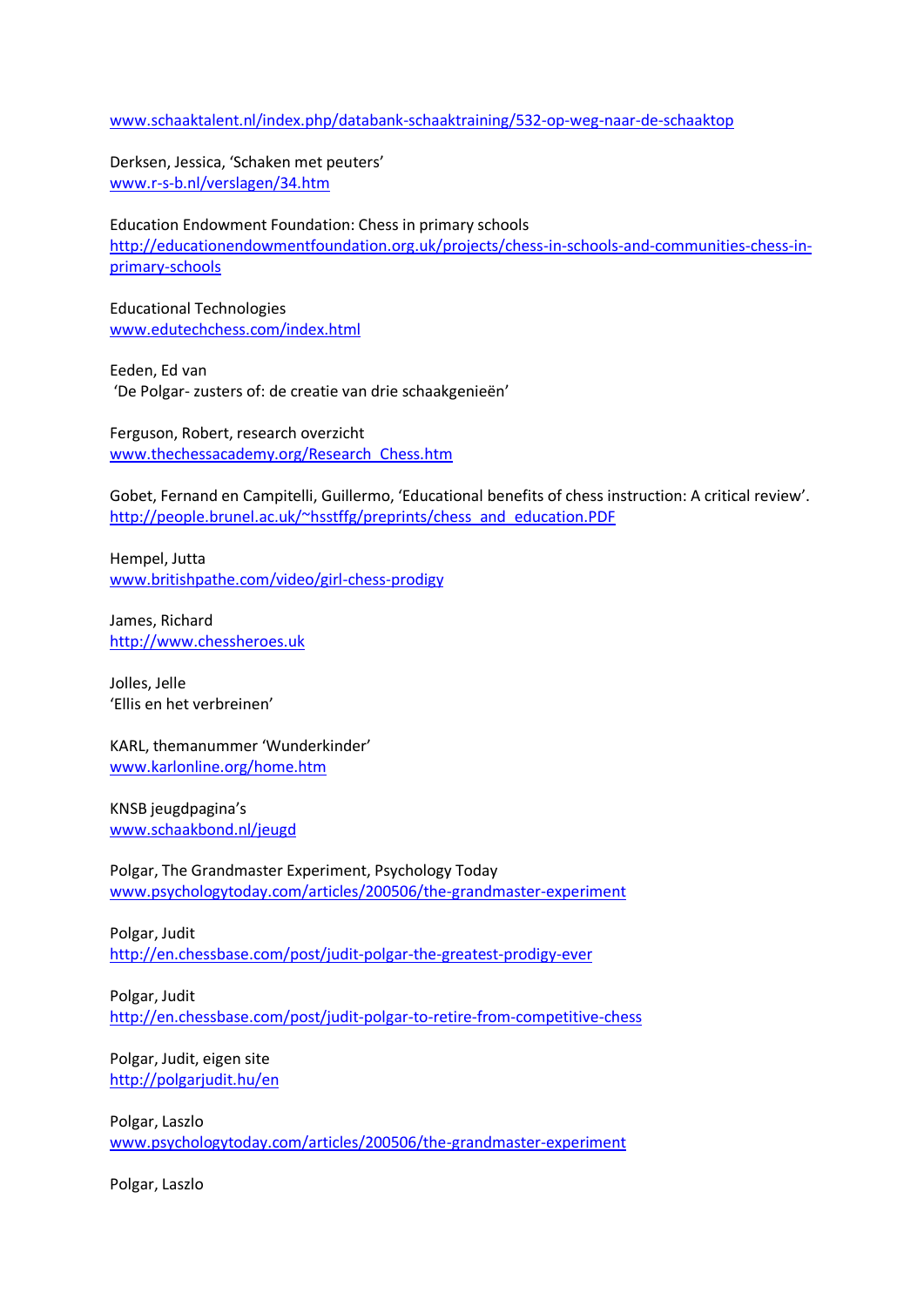[http://en.wikipedia.org/wiki/L%C3%A1szl%C3%B3\\_Polg%C3%A1r](http://en.wikipedia.org/wiki/L%C3%A1szl%C3%B3_Polg%C3%A1r)

Polgar, Susan, Susan Polgar Foundation [www.susanpolgar.com/susan-polgar-foundation.html](http://www.susanpolgar.com/susan-polgar-foundation.html)

Professor Chess site [www.professorchess.com](http://www.professorchess.com/)

Professor Chess site, diagramgenerator [www.professorchess.com/classroom/blackboard/free\\_form/blackboard.php](http://www.professorchess.com/classroom/blackboard/free_form/blackboard.php)

Reshevsky, Samuel [http://nl.wikipedia.org/wiki/Samuel\\_Reshevsky](http://nl.wikipedia.org/wiki/Samuel_Reshevsky)

Reshevsky, Samuel, interview Hanon W. Russell [http://en.wikipedia.org/wiki/Samuel\\_Reshevsky](http://en.wikipedia.org/wiki/Samuel_Reshevsky)

Schoolschaaksite [http://schoolschaaksite.nl](http://schoolschaaksite.nl/)

Serpell, Zewelanji [www.youtube.com/watch?v=SPYkQ6NeMJE](http://www.youtube.com/watch?v=SPYkQ6NeMJE) [www.provost.vcu.edu/engage/news-and-updates/news-14-march-14-serpell-story.html](http://www.provost.vcu.edu/engage/news-and-updates/news-14-march-14-serpell-story.html)

Spelletjeskaarten Chess Karate Kid Databank site [www.schaaktalent.nl](http://www.schaaktalent.nl/)

Swaab, Dick 'Wij zijn ons brein'

Troff, Kayden, radio-interview [www.youtube.com/watch?v=qbhHGHjvw70](http://www.youtube.com/watch?v=qbhHGHjvw70)

Verlinde, Tieme, blog 'Schaken: meer dan enkel stukjes schuiven' <http://tiemeverlinde.blogspot.nl/2011/12/schaken-als-middel.html>

Vuurboom, Jeroen <http://jeroenvu.home.xs4all.nl/schaken/index.htm>

Waitzkin, Fred 'Searching for Bobby Fischer'

Zhu, Harmony <http://en.chessbase.com/post/the-remarkably-talented-harmony-zhu>

Zhu, Harmony, YouTube kanaal [www.youtube.com/channel/UC6oL5hyz8lhFcSnYT-1uzgw](http://www.youtube.com/channel/UC6oL5hyz8lhFcSnYT-1uzgw)

#### **3. Organisatie van een schoolschaakclub**

Barber, Dewain R. A Guide to Scholastic Chess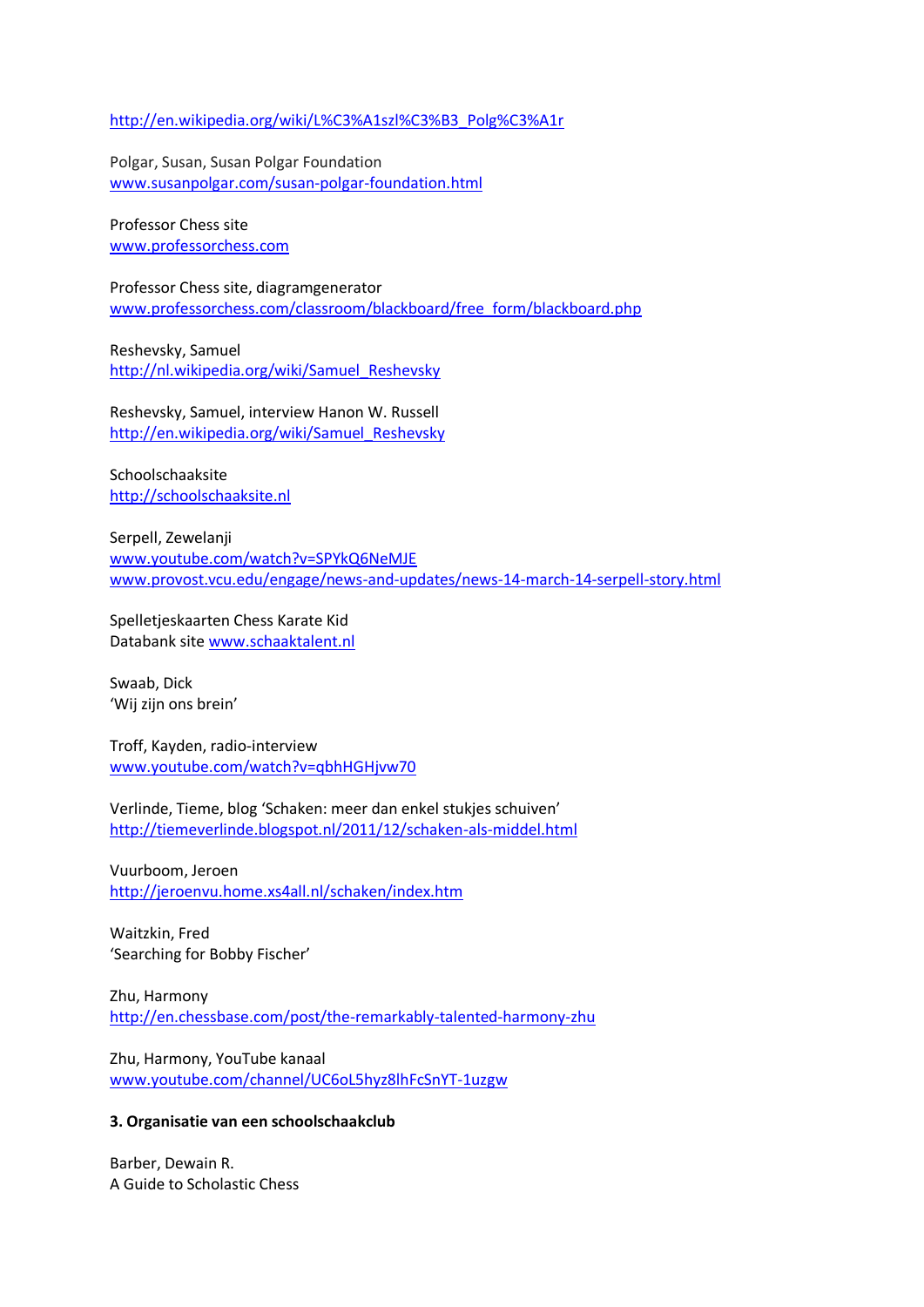<http://archive.uschess.org/scholastic/sc-guide2.html>

Delft, Karel van en Delft, Merijn van Schaaktalent ontwikkelen Preview op [www.schaaktalent.nl](http://www.schaaktalent.nl/)

FIDE [www.fide.com](http://www.fide.com/)

Notatieformulier op A-vier formaat [www.schaaktalent.nl/index.php/databank-schaaktraining/75-avier-notatie](http://www.schaaktalent.nl/index.php/databank-schaaktraining/75-avier-notatie)

Schaakbond KNSB [www.schaakbond.nl](http://www.schaakbond.nl/)

**4. Organisatie van een jeugdtoernooi**

## **5. Schoolschaken in diverse landen**

*Armenië:*

-

Armen Aguzumtsyan, arts-psycholoog <http://chess-news.ru/en/node/10029>

BBC radio documentaire 'Armenia: the cleverest nation on earth' [www.bbc.co.uk/programmes/p004j7zg](http://www.bbc.co.uk/programmes/p004j7zg)

BBC News Magazine Should every child be made to play chess? [www.bbc.co.uk/news/magazine-13140772](http://www.bbc.co.uk/news/magazine-13140772)

Chess Academy of Armenia [www.chessacademy.am](http://www.chessacademy.am/)

Chess Federation of Armenia <http://chessfed.am/en>

FIDE Chess in Schools Commission <http://cis.fide.com/en/videos/209-presentation-of-cis-in-armenia-a-path-to-success>

Video presentatie Aram Hajian Armeens schoolschaakproject in Londen [www.youtube.com/watch?v=TpE\\_tzLi89g&feature=youtu.be](http://www.youtube.com/watch?v=TpE_tzLi89g&feature=youtu.be)

Video presentatie schoolschaak in Armenië op bijeenkomst van de wereldschaakbond FIDE [www.youtube.com/watch?feature=player\\_embedded&v=Pai4En4VPTc](http://www.youtube.com/watch?feature=player_embedded&v=Pai4En4VPTc)

Schoolschaaksite

<http://schoolschaaksite.nl/page.php?al=schoolschaak-in-armeni%C3%AB>

*België:*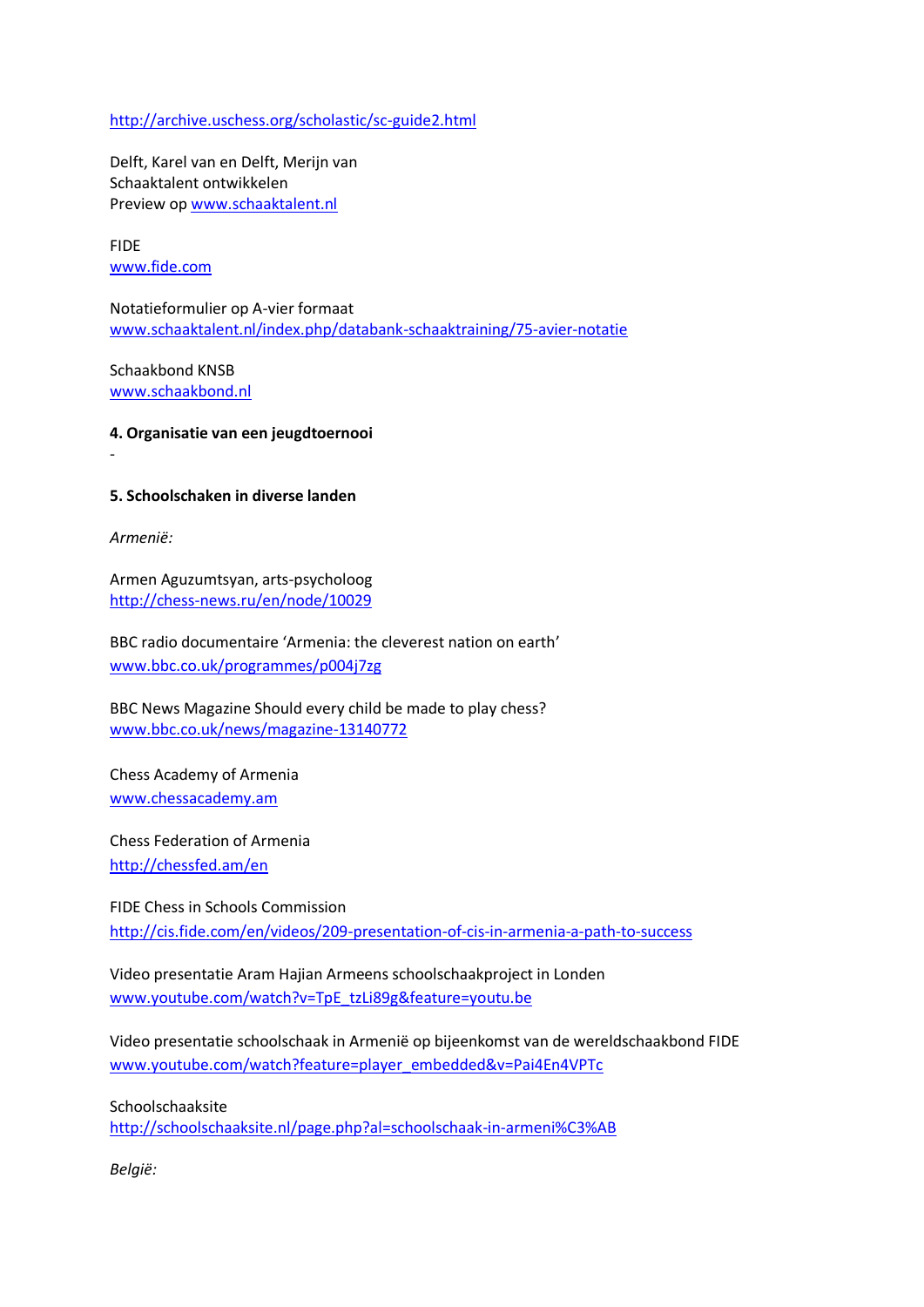Schaken op school [www.schakenopschool.be](http://www.schakenopschool.be/)

Schaakschool.be [www.schaakschool.be](http://www.schaakschool.be/)

Vlaamse Schaakfederatie <https://sites.google.com/site/vlaamseschaakfederatie>

*Canada:*

Chess Institute of Canada [www.chessinstitute.ca](http://www.chessinstitute.ca/)

Chess 'n Math Association [www.chess-math.org/index.php](http://www.chess-math.org/index.php)

McDonald, Patrick [www.psmcd.net](http://www.psmcd.net/)

*Denemarken:*

Jacobsen, Mads over Skoleskak <https://www.youtube.com/watch?v=texhRCu2UA0&feature=youtu.be>

Skoleskak [http://skoleskak.dk](http://skoleskak.dk/)

*Duitsland:*

Alsteruferturnier [www.hsjb.de/alsteruferturnier](http://www.hsjb.de/alsteruferturnier)

Björn Lengwenus [www.fritzundfertig.de](http://www.fritzundfertig.de/) [www.youtube.com/watch?v=ZnK0ci119qE](http://www.youtube.com/watch?v=ZnK0ci119qE)

Duits schoolschaakcongres [www.deutsche-schachjugend.de/1343.html](http://www.deutsche-schachjugend.de/1343.html)

Duitse schoolschaakstichting [www.schulschachstiftung.de](http://www.schulschachstiftung.de/)

Deutsche Schachjugend schoolschaak [www.deutsche-schachjugend.de/schulschach.html](http://www.deutsche-schachjugend.de/schulschach.html)

Schach für Kids [http://schach-fuer-kids.de](http://schach-fuer-kids.de/)

Schulschachpatent [www.deutsche-schachjugend.de/patent.html](http://www.deutsche-schachjugend.de/patent.html)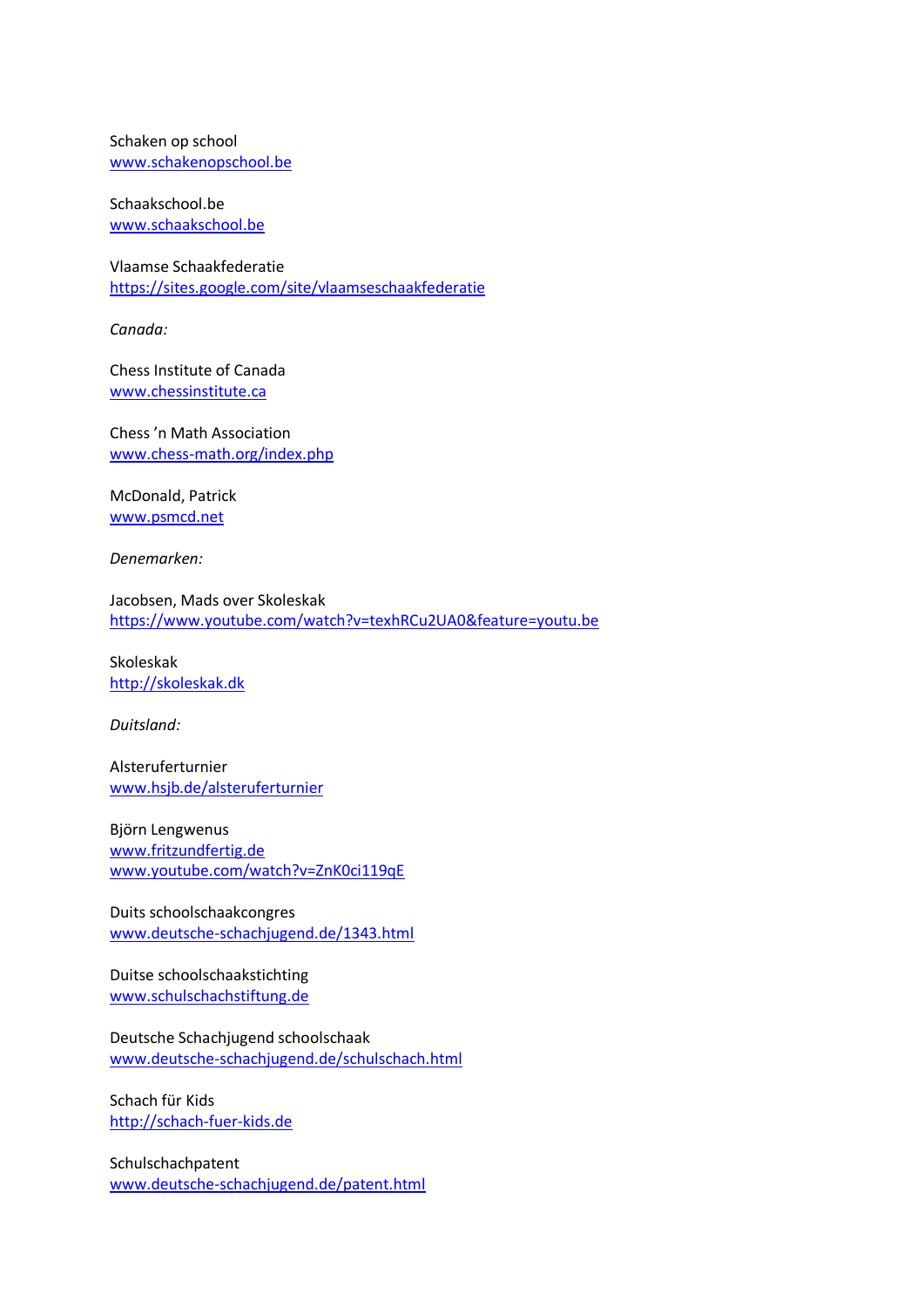Yes2chess [http://yes2chess.org](http://yes2chess.org/)

*Engeland:*

Chess in Schools and Communities [www.chessinschools.co.uk](http://www.chessinschools.co.uk/)

James, Richard [www.chessheroes.uk](http://www.chessheroes.uk/) [www.chesskids.org.uk](http://www.chesskids.org.uk/) [www.richardjames.org.uk](http://www.richardjames.org.uk/)

London Chess Classic [www.londonchessclassic.com](http://www.londonchessclassic.com/)

*FIDE:*

FIDE Chess in Schools [http://cis.fide.com](http://cis.fide.com/)

*Hongarije:*

Judit Polgar's CHESS PALACE Program for the Future of Education [www.youtube.com/watch?v=YXFmXd38gsY](http://www.youtube.com/watch?v=YXFmXd38gsY)

Judit Polgár's Schaakles App <http://schoolschaaksite.nl/page.php?al=judit-polg%C3%A1rs-schaakles-app>

Schaken op de basisschool in Hongarije <http://schoolschaaksite.nl/page.php?al=schaken-op-de-basisschool-in-hongarije>

Site Judit Polgar [http://polgarjudit.hu/en.](http://polgarjudit.hu/en)

*Kasparov Chess Foundation:*

[www.kasparovchessfoundation.org](http://www.kasparovchessfoundation.org/) [www.kcfe.eu](http://www.kcfe.eu/) [www.kcfafrica.com/en](http://www.kcfafrica.com/en) 

*Nederland:*

Bruins, Ron [www.schaaklesflevoland.nl](http://www.schaaklesflevoland.nl/)

Carolus Chess <https://sites.google.com/site/caroluschess/chess-education-research>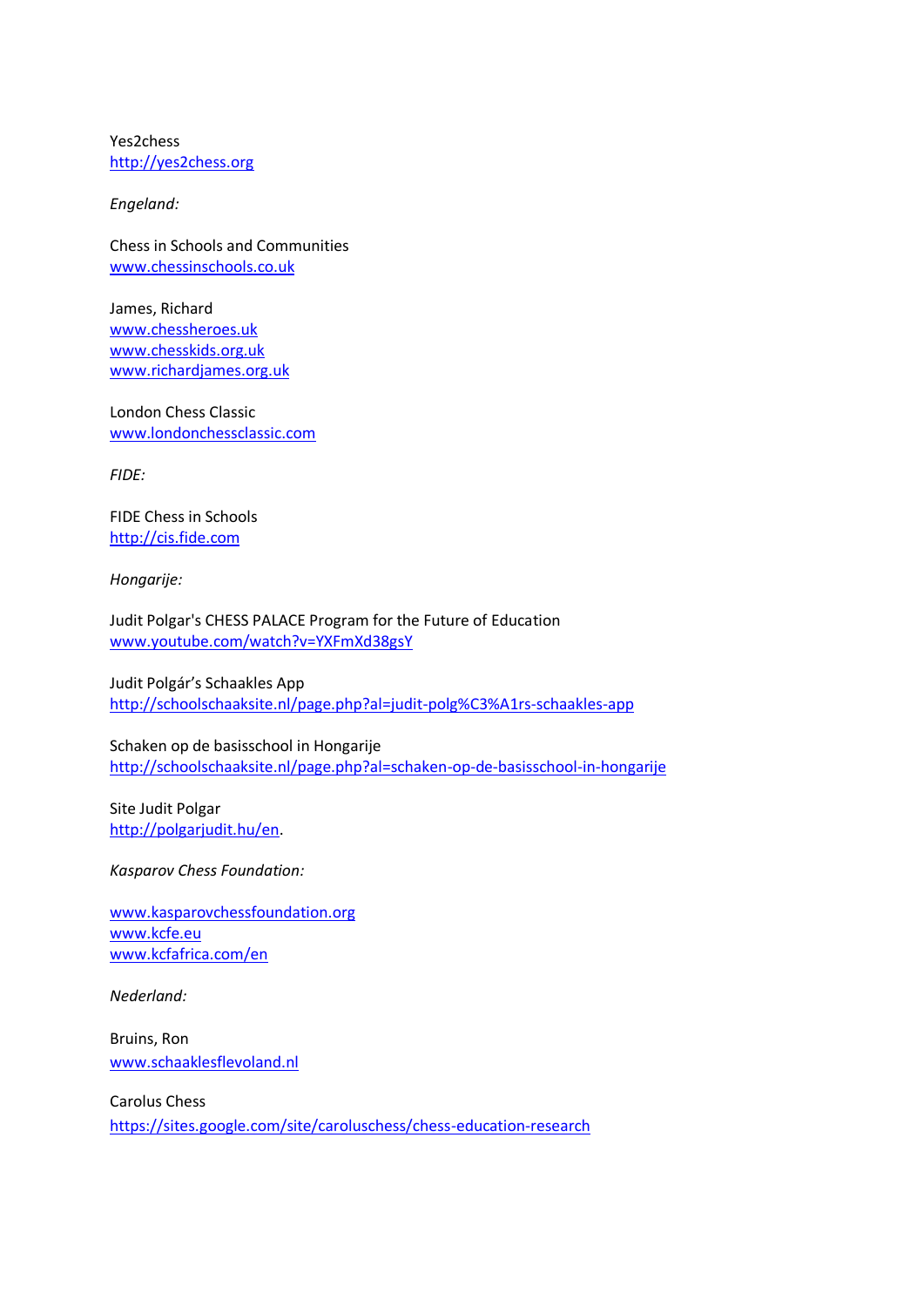Chess Tutor [www.chesstutor.eu](http://www.chesstutor.eu/)

De Schaakkaravaan [www.schaakkaravaan.nl](http://www.schaakkaravaan.nl/)

Delft, Karel van [www.schaaktalent.nl](http://www.schaaktalent.nl/)

KNSB schoolschaken [www.schaakbond.nl/jeugd/schoolschaken](http://www.schaakbond.nl/jeugd/schoolschaken) [www.speelz.org](http://www.speelz.org/)

Max Euwe Centrum [www.maxeuwe.nl](http://www.maxeuwe.nl/)

Max Euwe, Albert Loon, 'Oom Jan leert zijn neefje schaken' [www.dbnl.org/tekst/loon016oomj01\\_01/index.php](http://www.dbnl.org/tekst/loon016oomj01_01/index.php)

Raindrop Chess [www.raindropchess.nl](http://www.raindropchess.nl/)

Schaakmeester P [www.schaakmeester-p.nl](http://www.schaakmeester-p.nl/)

Schoolschaaksite [http://schoolschaaksite.nl](http://schoolschaaksite.nl/)

Stappenmethode [www.stappenmethode.nl](http://www.stappenmethode.nl/)

Vuurboom, Jeroen <http://jeroenvu.home.xs4all.nl/schaken>

Wilt, Dick van der [www.schaken.wiltsite.nl/index.php?pagina=home](http://www.schaken.wiltsite.nl/index.php?pagina=home)

Zie voor meer links [www.schaaktalent.nl](http://www.schaaktalent.nl/)

*USA:*

Ashley en Parr [www.learningdiagonal.com](http://www.learningdiagonal.com/)

[Bluegrass Scholastic Chess Association](http://bgsca.webs.com/) [http://bgsca.webs.com](http://bgsca.webs.com/)

Bruce Pandofini [www.utdallas.edu/chess/docs/chess-educator-2012.pdf](http://www.utdallas.edu/chess/docs/chess-educator-2012.pdf)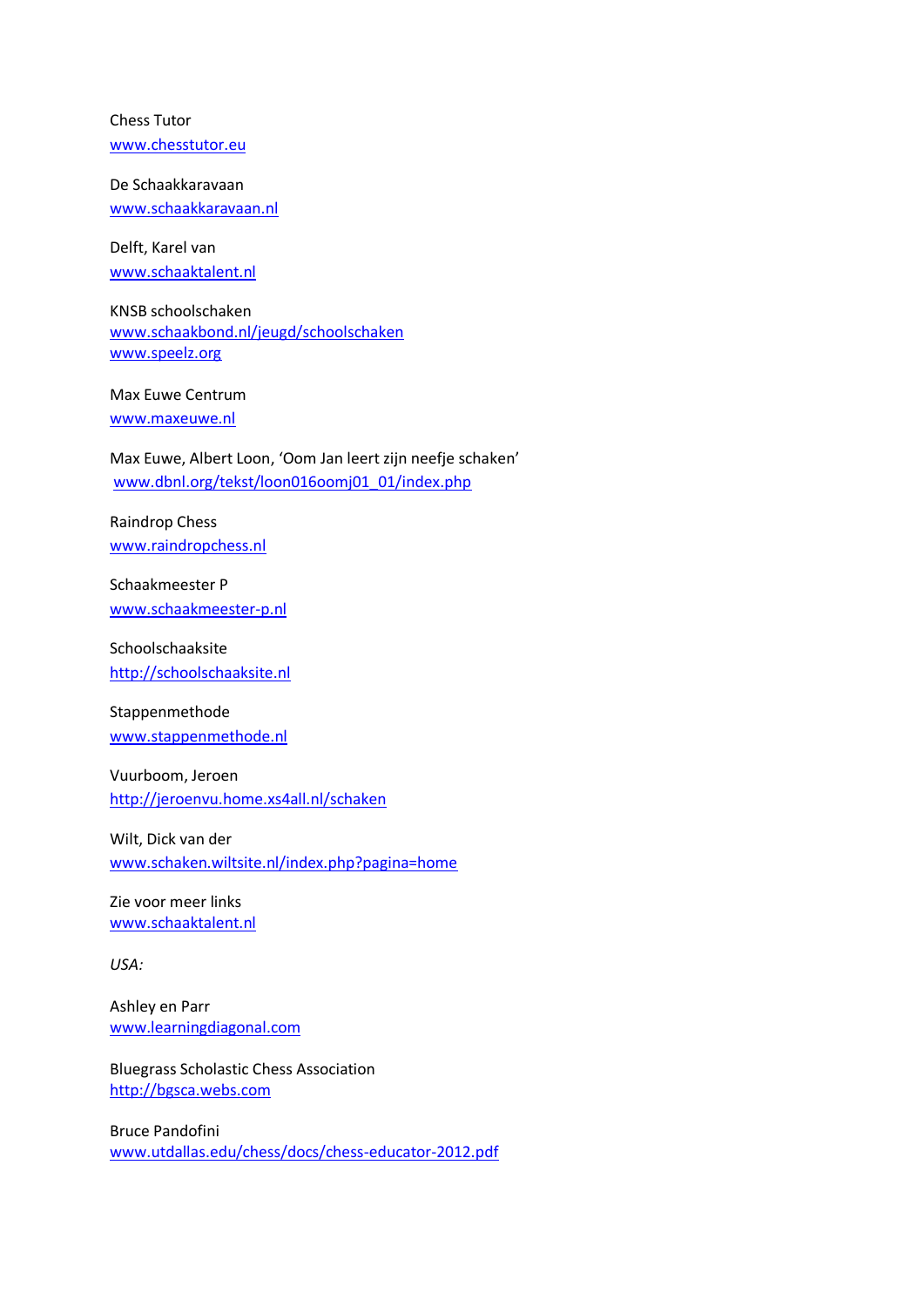# Chess In the Schools USA

[www.chessintheschools.org](http://www.chessintheschools.org/)

Chess Kids Academy [www.chesskids.com](http://www.chesskids.com/)

Educational Technologies [www.edutechchess.com](http://www.edutechchess.com/)

Illinois Chess Association [www.il-chess.org/index.php/the-value-of-chess](http://www.il-chess.org/index.php/the-value-of-chess)

Journal of Chess Research [www.chessresearch.org](http://www.chessresearch.org/)

Kidchess [www.kidchess.com](http://www.kidchess.com/)

National Scholastic Chess Foundation

[www.nscfchess.org](http://www.nscfchess.org/)

OSCO training links [www.okschess.org/training/index.htm#Training](http://www.okschess.org/training/index.htm#Training)

Professor Chess [www.professorchess.com](http://www.professorchess.com/)

Schoolschaakgids Dewain Barber [www.amchesseq.com/gutoscch.html](http://www.amchesseq.com/gutoscch.html)

United States Chess Federation [www.uschess.org/content/blogsection/27/131](http://www.uschess.org/content/blogsection/27/131/)

United States Chess Federation Chess in Education Committee [http://thechessacademy.org/USCF\\_Chess\\_Education\\_Committee.htm](http://thechessacademy.org/USCF_Chess_Education_Committee.htm)

St. Louis Chess Club [http://saintlouischessclub.org](http://saintlouischessclub.org/)

Supernationals [www.youtube.com/watch?v=sn8I3j7CKUs](http://www.youtube.com/watch?v=sn8I3j7CKUs)

Susan Polgar Guide [http://webster.edu/spice](http://webster.edu/spice/)

*Zuid-Afrika:*

MiniChess [www.minichess.co.za](http://www.minichess.co.za/)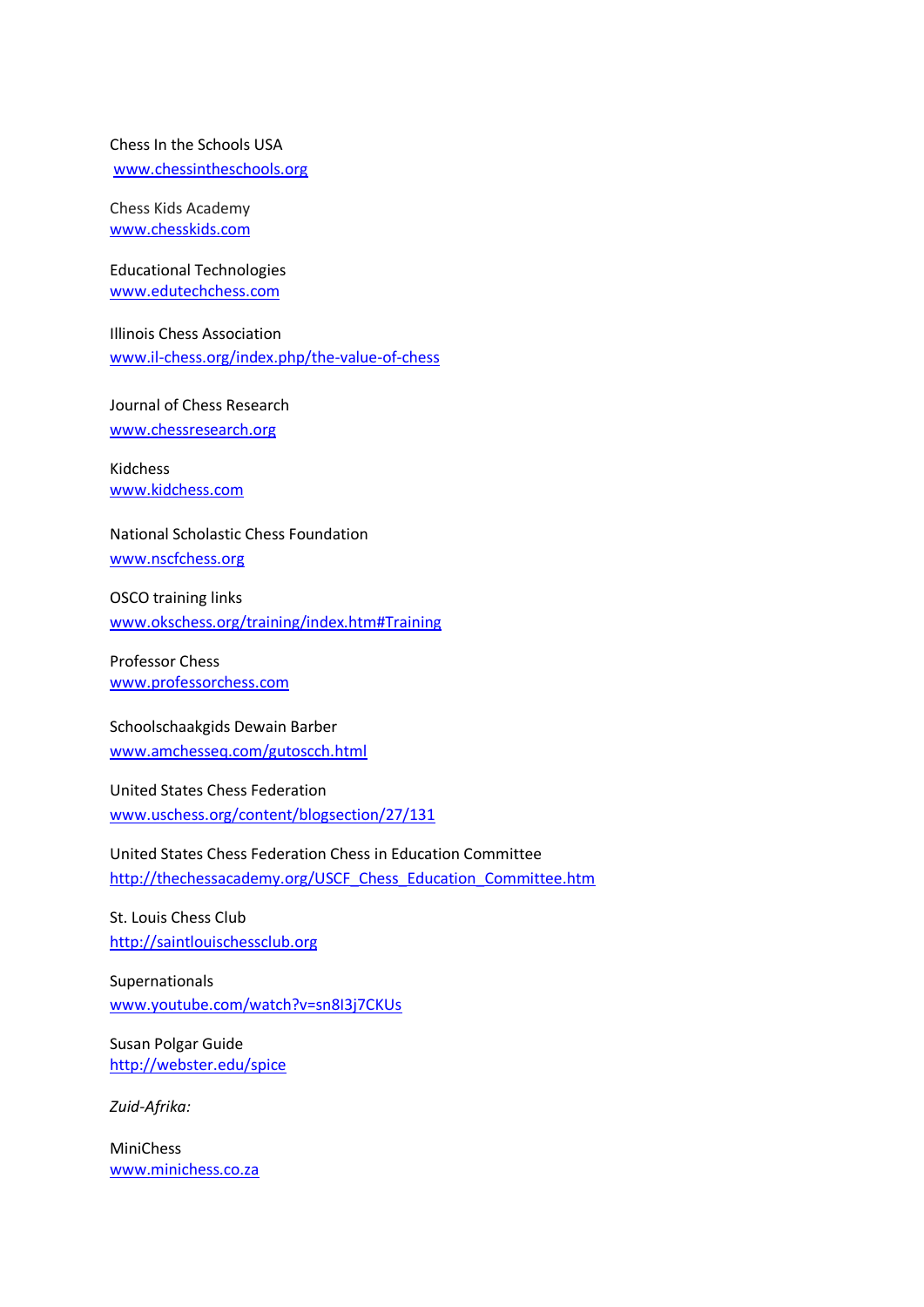# **6. A.D. de Groot over Polgar**

Onderzoeksverslag Karel van Delft 'Op weg naar de schaaktop, een onderzoek naar sociale determinanten van het prestatie vermogen van jonge schakers': www.schaaktalent.nl/index.php/databank-schaaktraining/532-op-weg-naar-de-schaaktop

Preview boek 'Schaaktalent ontwikkelen': [www.schaaktalent.nl/index.php/boek-schaaktalent-ontwikkelen](http://www.schaaktalent.nl/index.php/boek-schaaktalent-ontwikkelen)

# **7. Memorandum 'Chess Instruction in School?'**

Memorandum 'Chess Instruction in School? – a few arguments and counterarguments'. A.D. de Groot, 1977

## **8. Onderzoek naar meerwaarde van schaaklessen**

Artikelenbundels: [www.londonchessclassic.com/conference](http://www.londonchessclassic.com/conference) [www.chessinschools.co.uk/research.htm](http://www.chessinschools.co.uk/research.htm) [www.psmcd.net](http://www.psmcd.net/) [http://chessbenefits.blogspot.nl](http://chessbenefits.blogspot.nl/) [www.utdallas.edu/chess](http://www.utdallas.edu/chess) [www.kcfe.eu/sites/default/files/research\\_KCFE.pdf](http://www.kcfe.eu/sites/default/files/research_KCFE.pdf) [www.chessresearch.org](http://www.chessresearch.org/) [www.susanpolgar.com/susan-polgar-foundation-benefits.html](http://www.susanpolgar.com/susan-polgar-foundation-benefits.html) [www.chesstalent.com](http://www.chesstalent.com/) [www.schaaktalent.nl](http://www.schaaktalent.nl/)

Delft, Karel van, Schaken als leervak op de basisschool [www.schaaktalent.nl/index.php/databank-schaaktraining/533-onderzoeksverslag-schaken-als](http://www.schaaktalent.nl/index.php/databank-schaaktraining/533-onderzoeksverslag-schaken-als-leervak-op-de-basisschool)[leervak-op-de-basisschool](http://www.schaaktalent.nl/index.php/databank-schaaktraining/533-onderzoeksverslag-schaken-als-leervak-op-de-basisschool)

International Society for Chess Research [www.chessresearchsociety.org](http://www.chessresearchsociety.org/)

Journal of Chess Research [www.chessresearch.org](http://www.chessresearch.org/)

Nash, Damian [www.coachnash.com/coach-nash](http://www.coachnash.com/coach-nash)

## **9. London Chess and Education Conference 2013**

[http://londonchessconference.com](http://londonchessconference.com/) (2013 en 2014)

[www.chesstalent.com](http://www.chesstalent.com/) [www.diszlexia.hu](http://www.diszlexia.hu/) [www.europechesspromotion.org](http://www.europechesspromotion.org/) [www.kcfe.eu/en/research/25/what-does-research-chess-expertise-tell-us-about-education](http://www.kcfe.eu/en/research/25/what-does-research-chess-expertise-tell-us-about-education) [www.minichess.co.za](http://www.minichess.co.za/) [www.scacchiedu.it](http://www.scacchiedu.it/)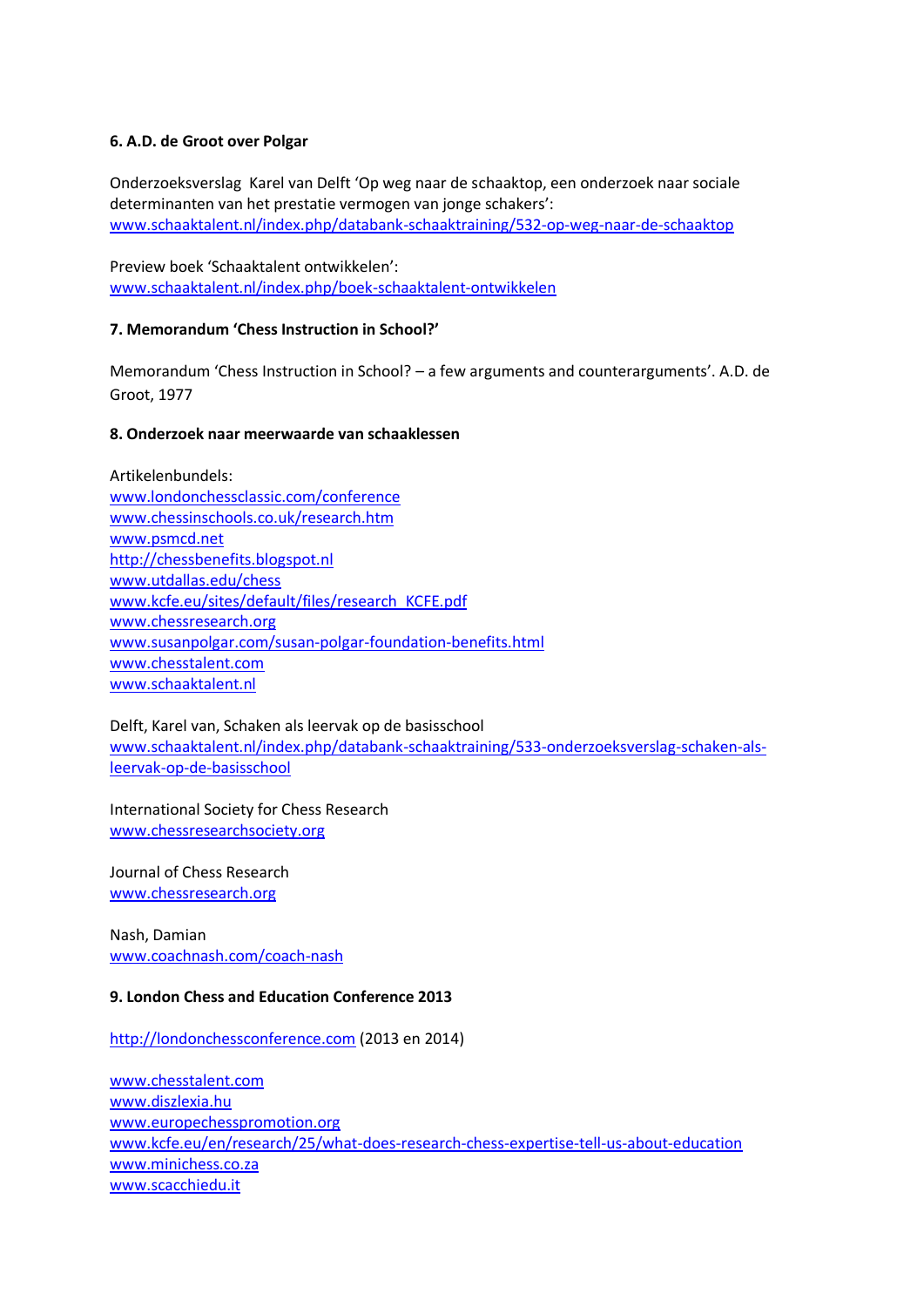# **10. Koltanowski conferentie 2011**

[www.utdallas.edu/chess/education-camp/second-koltanowski-conference.html](http://www.utdallas.edu/chess/education-camp/second-koltanowski-conference.html) <http://content.yudu.com/A1vdb5/ChessLifeFeb2012/resources/45.htm> [www.brooklyncastle.com](http://www.brooklyncastle.com/) [www.learningdiagonal.com](http://www.learningdiagonal.com/) [www.professorchess.com](http://www.professorchess.com/)

# **11. Schaken als leervak op de basisschool**

Delft, Karel van, Schaken als leervak op de basisschool [www.schaaktalent.nl/index.php/databank-schaaktraining/533-onderzoeksverslag-schaken-als](http://www.schaaktalent.nl/index.php/databank-schaaktraining/533-onderzoeksverslag-schaken-als-leervak-op-de-basisschool)[leervak-op-de-basisschool](http://www.schaaktalent.nl/index.php/databank-schaaktraining/533-onderzoeksverslag-schaken-als-leervak-op-de-basisschool)

# **12. Op weg naar de schaaktop**

Delft, Karel van, Op weg naar de schaaktop [www.schaaktalent.nl/index.php/databank-schaaktraining/532-op-weg-naar-de-schaaktop](http://www.schaaktalent.nl/index.php/databank-schaaktraining/532-op-weg-naar-de-schaaktop)

# **13. De rol van ouders**

Delft, Karel van, Ouders zijn belangrijk voor het jeugdschaken (SchaakMagazine) [www.schaaktalent.nl/index.php/databank-schaaktraining/48-ouders-en-jeugdschaken](http://www.schaaktalent.nl/index.php/databank-schaaktraining/48-ouders-en-jeugdschaken)

Delft, Karel van, Onderzoeksverslag 'Op weg naar de schaaktop'.

Databank [www.schaaktalent.nl](http://www.schaaktalent.nl/)

Ouderbijeenkomst met GM Artur Joesoepov [www.youtube.com/watch?v=JW2gsowyQYA](http://www.youtube.com/watch?v=JW2gsowyQYA) [www.youtube.com/watch?v=wBD288RVnqM](http://www.youtube.com/watch?v=wBD288RVnqM)

## **14. Schaken als metafoor voor het leven volgens Moreno**

Boekgegevens: Teaching Life Skills Through Chess, A Guide for Educators and Counselors 2002, Fernando Moreno Paperback, 79 pagina's American Literary Press Inc. ISBN 1-56167-704-3

Voor meer informatie over het werk van Fernando Moreno: [www.thechessdrum.net/newsbriefs/2003/NB\\_Bennett.html](http://www.thechessdrum.net/newsbriefs/2003/NB_Bennett.html) (link naar audio-interview) [www.thechessacademy.org/Workshop\\_Slides/Fernando\\_Moreno.ppt](http://www.thechessacademy.org/Workshop_Slides/Fernando_Moreno.ppt) [www.chessville.com/reviews/TeachingLifeSkillsThroughChess.htm](http://www.chessville.com/reviews/TeachingLifeSkillsThroughChess.htm) [silverinternational.mbhs.edu/v132/i202chess.htm](http://silverinternational.mbhs.edu/v132/i202chess.htm)

Contact met Fernando Moreno is mogelijk vi[a Morenofe@aol.com](mailto:Morenofe@aol.com)

## **15. Schaken, intelligentie en lesgeven op Leonardo scholen**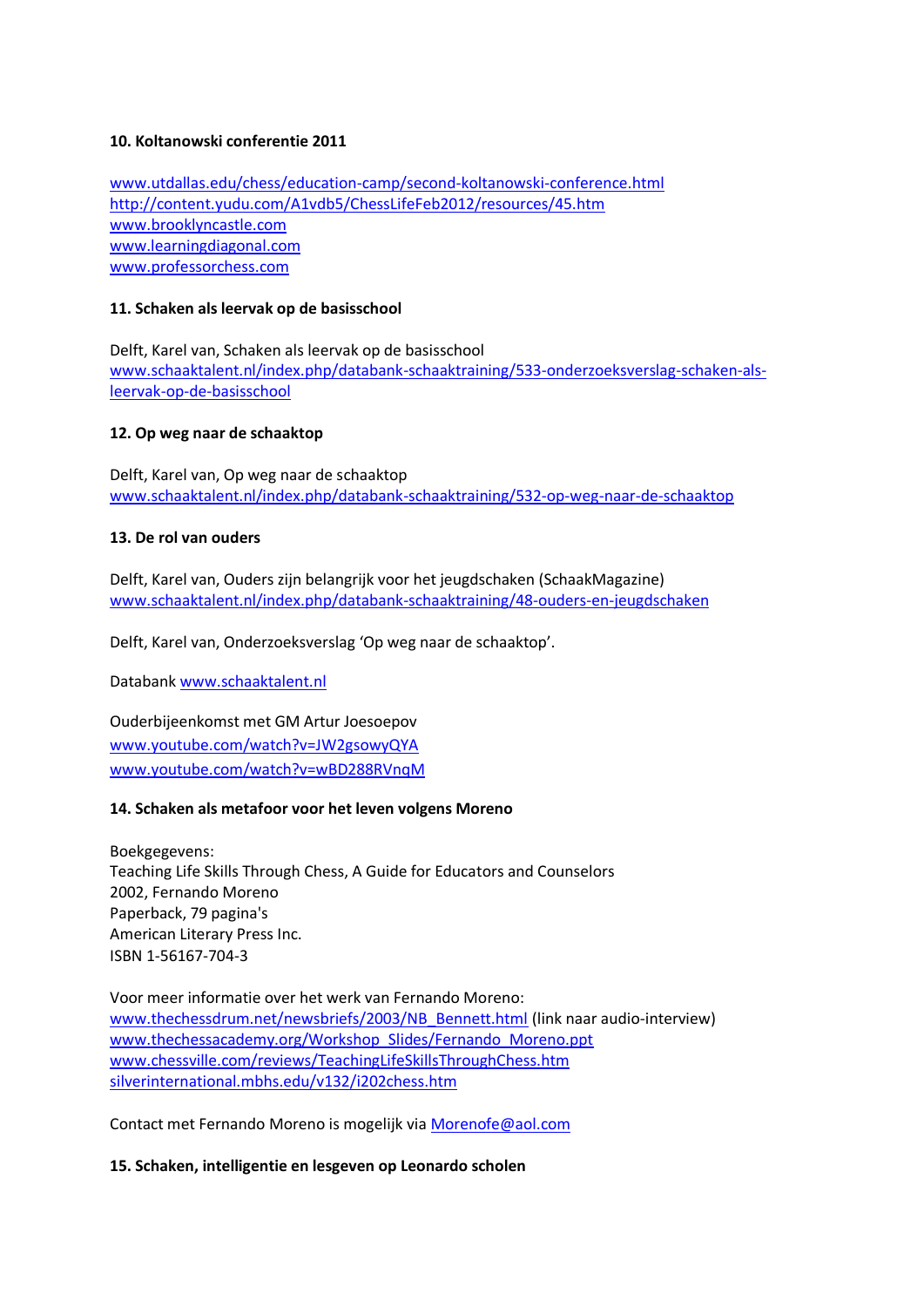Interview Jan Hendrickx [www.youtube.com/watch?v=Q4kL9pribe0](http://www.youtube.com/watch?v=Q4kL9pribe0)

# **Bronnen hoogbegaafdheid**

Centrum voor begaafdheidsonderzoek CBO [www.cbo-antwerpen.be](http://www.cbo-antwerpen.be/) Centrum voor Begaafdheidsonderzoek Nijmegen videolezin[g www.leraar24.nl/bijlage/1497](http://www.leraar24.nl/bijlage/1497) Hoogbegaafd Vlaanderen [www.hoogbegaafdvlaanderen.be](http://www.hoogbegaafdvlaanderen.be/) Intelligentiedefinities: [www.hoogbegaafdvlaanderen.be/01\\_Hoogbegaafd/definities\\_in\\_lit.html](http://www.hoogbegaafdvlaanderen.be/01_Hoogbegaafd/definities_in_lit.html) Intelligentiemeting Wikipedi[a http://nl.wikipedia.org/wiki/IQ-test](http://nl.wikipedia.org/wiki/IQ-test) Jolles, Jelle [www.jellejolles.nl](http://www.jellejolles.nl/) en [www.hersenenenleren.nl](http://www.hersenenenleren.nl/) Leonardo stichting [www.leonardostichting.nl](http://www.leonardostichting.nl/)  Leonardo Startpagina [www.leonardo.eigenstart.nl](http://www.leonardo.eigenstart.nl/) Landelijk informatiepunt hoogbegaafdheid CPS [www.infohoogbegaafd.nl](http://www.infohoogbegaafd.nl/) Pharos [www.pharosnl.nl](http://www.pharosnl.nl/) Startpagina hoogbegaafd [http://hoogbegaafd.startpagina.nl](http://hoogbegaafd.startpagina.nl/)

## **Bronnen schaken**

Bilalić, M., McLeod, P., & Gobet, F. (2007) Does chess needs intelligence? Samenvatting: <http://susanpolgar.blogspot.com/2007/07/does-chess-need-intelligence.html> Bill Wall, IQ and Chess [www.geocities.com/SiliconValley/Lab/7378/iq.htm](http://www.geocities.com/SiliconValley/Lab/7378/iq.htm) Bundel The Benefits of Ches[s www.psmcd.net](http://www.psmcd.net/) The Benefits of Chess als lezing [www.leonardoeindhoven.nl/w/images/c/c6/TheBenefitsChessPresSlides.pdf](http://www.leonardoeindhoven.nl/w/images/c/c6/TheBenefitsChessPresSlides.pdf) Celone, Jim, Why Chess? [www.edutechchess.com/whychess.html](http://www.edutechchess.com/whychess.html) Chess in the Schools and Communities Conference (2007) [www.abdn.ac.uk/rowangroup/cisccon.shtml](http://www.abdn.ac.uk/rowangroup/cisccon.shtml) Dauvergne, Peter, (2000), The Case for Chess as a Tool to Develop Our Children's Minds [www.auschess.org.au/articles/chessmind.htm](http://www.auschess.org.au/articles/chessmind.htm) Delft, Karel van, boek 'Developing Chess Talent' [www.chesstalent.nl](http://www.chesstalent.nl/) Delft, Karel van, boek 'Schaaktalent ontwikkelen' [www.schaaktalent.nl](http://www.schaaktalent.nl/) Delft, Karel van, 'Schaken als leervak op de basisschool?' [www.schaaktalent.nl](http://www.schaaktalent.nl/) Delft, Karel van, [www.schaken-en-autisme.nl](http://www.schaken-en-autisme.nl/) Gaines, Berkovitz en Kohn (2000) [http://findarticles.com/p/articles/mi\\_qa3882/is\\_200001/ai\\_n8890323/?tag=content;col1](http://findarticles.com/p/articles/mi_qa3882/is_200001/ai_n8890323/?tag=content;col1) Gobet, Fernand, The Role of Deliberate Practice in Expertise: Necessary but Not Sufficient <http://bura.brunel.ac.uk/bitstream/2438/2120/1/CogSci-2008-deliberate-practice.pdf> Gobet, Fernand, site Brunel University [www.brunel.ac.uk/about/acad/sss/depts/psychology/psychstaff/fernandgobet](http://www.brunel.ac.uk/about/acad/sss/depts/psychology/psychstaff/fernandgobet) <http://people.brunel.ac.uk/~hsstffg/home.htm> Gobet, Fernand artikelen database Brunel University [http://bura.brunel.ac.uk/browse?type=author&sort\\_by=1&order=ASC&rpp=20&etal=-](http://bura.brunel.ac.uk/browse?type=author&sort_by=1&order=ASC&rpp=20&etal=-1&value=McLeod%2C+P&starts_with=chess+hightly+gifted) [1&value=McLeod%2C+P&starts\\_with=chess+hightly+gifted](http://bura.brunel.ac.uk/browse?type=author&sort_by=1&order=ASC&rpp=20&etal=-1&value=McLeod%2C+P&starts_with=chess+hightly+gifted) Gobet, Fernand en Campitelli, Guillermo, 'Educational benefits of chess instruction: A critical review'. University of Nottingham 2005 [http://people.brunel.ac.uk/~hsstffg/preprints/chess\\_and\\_education.PDF](http://people.brunel.ac.uk/~hsstffg/preprints/chess_and_education.PDF) Gobet, Fernand, de Voogt, Alex en Retschitzki, Jean 'Moves in Mind, The Psychology of Board Games' Grabner, Roland, Superior performance and neural efficiency: The impact of intelligence and expertis[e www.ifvll.ethz.ch/people/sterne/grabner\\_neubauer\\_stern\\_2006.pdf](http://www.ifvll.ethz.ch/people/sterne/grabner_neubauer_stern_2006.pdf) Grabner, Roland, Individual differences in chess expertise: A psychometric investigation [www.ifvll.ethz.ch/people/sterne/Grabner\\_Stern\\_Neubauer\\_Acta\\_2006.pdf](http://www.ifvll.ethz.ch/people/sterne/Grabner_Stern_Neubauer_Acta_2006.pdf) Grabner, Roland, Das Großmeistergehirn Fakt oder Fiktion?

[www.zeit.de/2008/09/Spiele-Schach-09](http://www.zeit.de/2008/09/Spiele-Schach-09)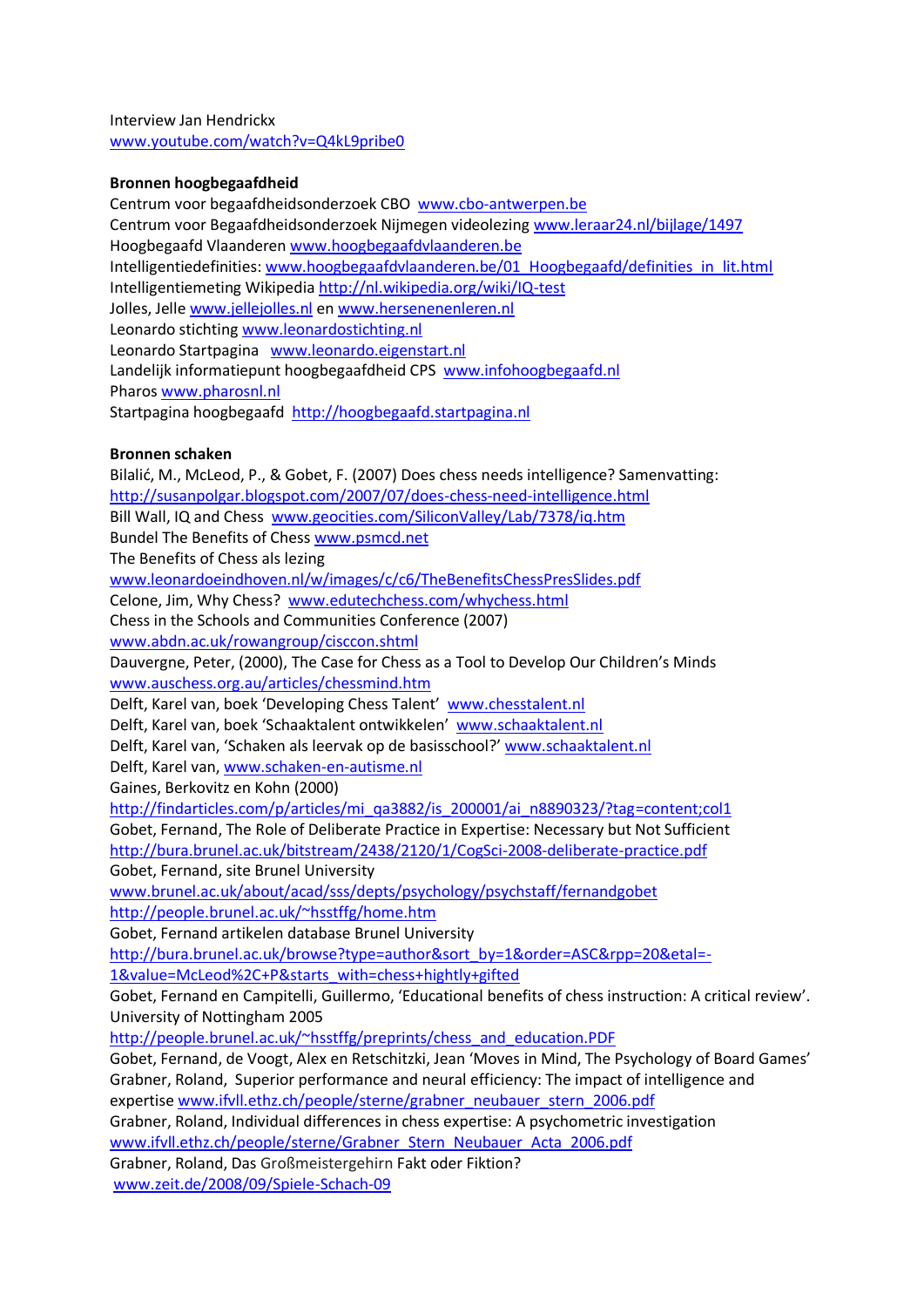Horgon, Dianne D. (1987), Chess as a way to teach thinking

[www.chessclubforkids.com/documents/studies/chess-as-a-way-to-teach-thinking.pdf](http://www.chessclubforkids.com/documents/studies/chess-as-a-way-to-teach-thinking.pdf) Krogius, Nikolia, Psychologie im Schach

Lengwenus, Björn, Schach statt Mathe - das macht die Schüler schlauer

[www.welt.de/welt\\_print/article3177070/Schach-statt-Mathe-das-macht-die-Schueler-schlauer.html](http://www.welt.de/welt_print/article3177070/Schach-statt-Mathe-das-macht-die-Schueler-schlauer.html) Leonardo Schaaktoernooi Maarssen [www.leonardomaarssen.nl/schaken2010](http://www.leonardomaarssen.nl/schaken2010)

Maas, Han van der, Wagenmakers, Eric-Jan, A psychometric analysis of chess expertise [http://hvandermaas.socsci.uva.nl/Homepage\\_Han\\_van\\_der\\_Maas/Chess\\_Psychology\\_files/Han1che](http://hvandermaas.socsci.uva.nl/Homepage_Han_van_der_Maas/Chess_Psychology_files/Han1chess.pdf) [ss.pdf](http://hvandermaas.socsci.uva.nl/Homepage_Han_van_der_Maas/Chess_Psychology_files/Han1chess.pdf)

Proefschrift A.D. de Groot [www.dbnl.org/tekst/groo004denk01\\_01/groo004denk01\\_01.pdf](http://www.dbnl.org/tekst/groo004denk01_01/groo004denk01_01.pdf) Amsterdam Chess Test Prof. Han van der Maas

[http://hvandermaas.socsci.uva.nl/Homepage\\_Han\\_van\\_der\\_Maas/Chess\\_Psychology.html](http://hvandermaas.socsci.uva.nl/Homepage_Han_van_der_Maas/Chess_Psychology.html) Moreno [www.maxeuwe.nl/columns/metafoor.html.](http://www.maxeuwe.nl/columns/metafoor.html)

Reasons for playing chess<http://chess.geniusprophecy.com/reasons-playing-chess.html> Site Leonardoschool Ede e.o. [www.leonardoschool-ede.nl](http://www.leonardoschool-ede.nl/) (button schaken en subbuttons) Wijgerden, Cor van, [www.stappenmethode.nl](http://www.stappenmethode.nl/)

Wijgerden, Cor van, Handleiding 'Iedereen kan schaken'

Wijgerden, Cor van, inleidingen Stappenmethode

# **16. Schaken voor blinden en slechtzienden**

Delft, Karel van, Over blinde en slechtziende schakers (site Max Euwe Centrum) [www.maxeuwe.nl/index.php/activiteit/columns/86-columns/266-over-blinde-en-slechtziende](http://www.maxeuwe.nl/index.php/activiteit/columns/86-columns/266-over-blinde-en-slechtziende-schakers)[schakers](http://www.maxeuwe.nl/index.php/activiteit/columns/86-columns/266-over-blinde-en-slechtziende-schakers)

[www.nsvg.nl](http://www.nsvg.nl/) Nederlandse Schaakvereniging van Visueel Gehandicapten (NSVG) [www.ibca-info.org](http://www.ibca-info.org/) International Braille Chess Association (IBCA) [www.ibis-tournament.com](http://www.ibis-tournament.com/) Internationaal Blinden Integratie Schaaktoernooi [www.braillechess.org.uk](http://www.braillechess.org.uk/) Braille Chess Association UK [www.blindenschachbund.de](http://www.blindenschachbund.de/) Deutscher Blinden- und Sehbehinderten Schachbund (DBSB) [www.aicfb.in](http://www.aicfb.in/) All India Chess Federation for the Blind (AICFB) [www.americanblindchess.org](http://www.americanblindchess.org/) US Braille Chess Association [www.fide.com/component/search/?searchword=blind+chess&ordering=&searchphrase=all FIDE](http://www.fide.com/component/search/?searchword=blind+chess&ordering=&searchphrase=all%20FIDE) [www.olimpbase.org/2012bl/2012in.html](http://www.olimpbase.org/2012bl/2012in.html) overzicht teamresultaten Olimpbase <http://chesscomposers.blogspot.nl/2012/10/october-6th.html> Arthur Ford Mackenzie <http://archive.org/details/chesslyricscolle00mack> gratis download boek 'Chess lyrics' over Ford Mackenzie en zijn schaakproblemen [www.chess.com/chessopedia/view/blind-chess-players](http://www.chess.com/chessopedia/view/blind-chess-players) Chessopedia [www.chessbase.com](http://www.chessbase.com/) Chessbase, Fritz <http://nl.chesstempo.com/game-database.html> ChessTempo [www.arkangles.com/kchess/blind.html](http://www.arkangles.com/kchess/blind.html) KChess schaakprogramma [http://gameknot.com](http://gameknot.com/) Correspondentieschaken via internet [www.365chess.com](http://www.365chess.com/) Chess Games Database Online [www.schaaksite.nl](http://www.schaaksite.nl/) Site met diagrammen en FEN [www.chesscafe.com](http://www.chesscafe.com/) Site met diagrammen en FEN [www.probleemblad.nl/index.php/nl](http://www.probleemblad.nl/index.php/nl) Site met FEN code in alt-tag [www.thebetterindia.com/5350/tbi-this-ability-the-blind-superhero-of-indian-chess Charudatta](http://www.thebetterindia.com/5350/tbi-this-ability-the-blind-superhero-of-indian-chess%20Charudatta) [http://lib.ugent.be/fulltxt/RUG01/001/893/760/RUG01-001893760\\_2012\\_0001\\_AC.pdf](http://lib.ugent.be/fulltxt/RUG01/001/893/760/RUG01-001893760_2012_0001_AC.pdf) 'Schaken meer dan stukjes schuiven', Masterproef Tieme Verlinde orthopedagogiek Universiteit Gent [www.aangepast-lezen.nl](http://www.aangepast-lezen.nl/) Aangepast Lezen-bibliotheek in Den Haag (verzameling schaakboeken) <http://catalogus.aangepastlezen.nl/resultaten?resultaatset=anonymouscf7.1101> Online catalogus 29 schaaktitels Aangepast Lezen-bibliotheek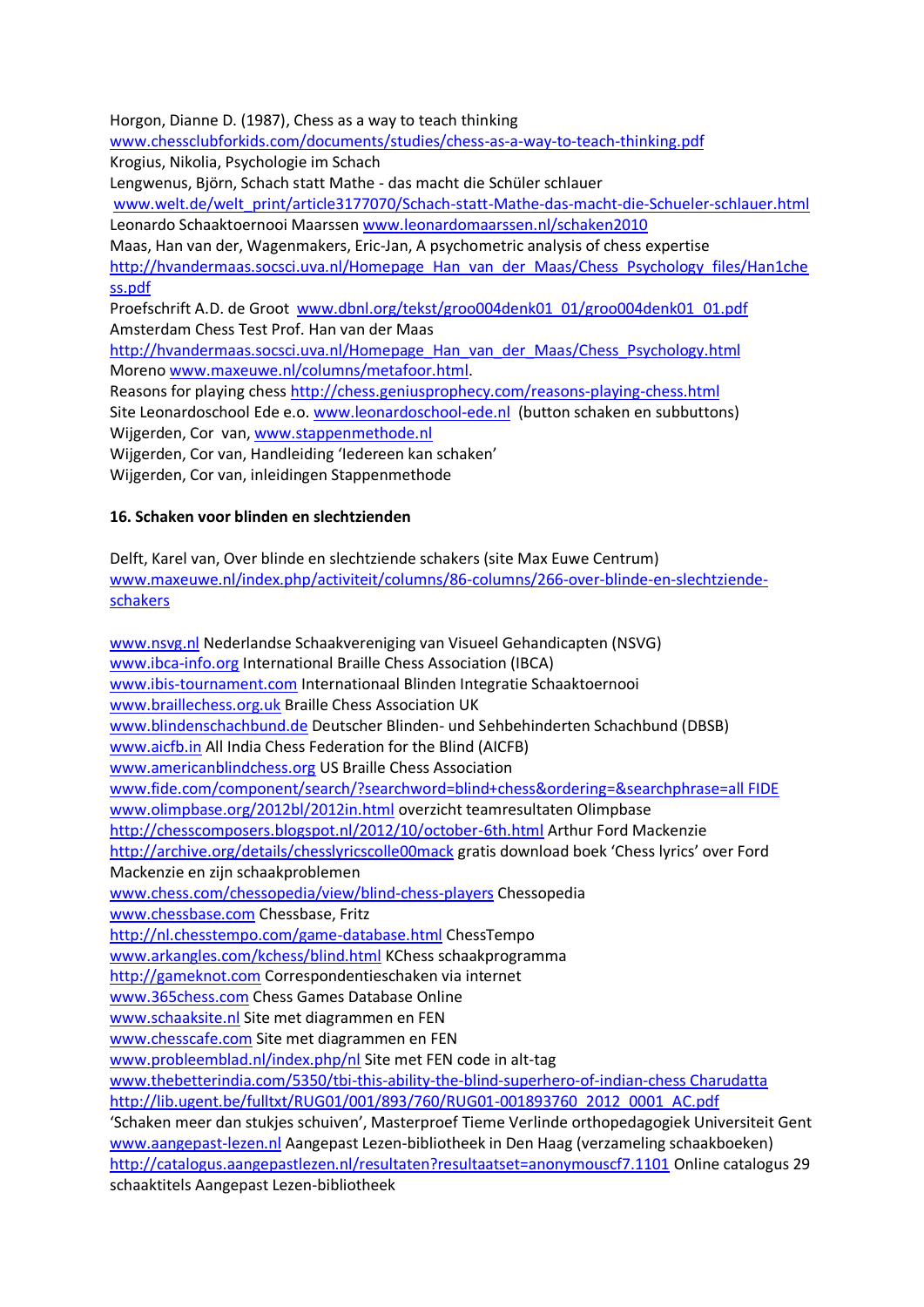[http://en.wikipedia.org/wiki/Forsyth%E2%80%93Edwards\\_Notation](http://en.wikipedia.org/wiki/Forsyth%E2%80%93Edwards_Notation) FEN notatie [www.dwheeler.com/misc/fen2wikipedia.html](http://www.dwheeler.com/misc/fen2wikipedia.html) FEN translator Wikipedia [www.nsvg.nl/main/fen.php](http://www.nsvg.nl/main/fen.php) Invulregel FEN NSVG site [www.hhdbiv.nl](http://www.hhdbiv.nl/) Eindspelstudiedatabase Harold van der Heijden [www.drempelvrij.nl](http://www.drempelvrij.nl/) en [http://www.accessibility.nl](http://www.accessibility.nl/) Sites over toegankelijk maken van websites [www.youtube.com/watch?v=yBLN4QysxIg](http://www.youtube.com/watch?v=yBLN4QysxIg) Video blindsimultaan Stellwagen (9 december 2011) [www.youtube.com/watch?v=fiMscsG7p4I&feature=youtu.be](http://www.youtube.com/watch?v=fiMscsG7p4I&feature=youtu.be) Open NK NSVG 2013 Video's schaken blinden op scholen in India: [www.youtube.com/watch?v=YUegIL4jkhM&feature=plcp](http://www.youtube.com/watch?v=YUegIL4jkhM&feature=plcp) [www.youtube.com/watch?v=-\\_C4zyDY6pg](http://www.youtube.com/watch?v=-_C4zyDY6pg) Film on Blind Chess in India: ALGORITHMS: [www.blackandwhiteindia.com/2013/03/tell-world-about](http://www.blackandwhiteindia.com/2013/03/tell-world-about-documentary-on-blind.html)[documentary-on-blind.html](http://www.blackandwhiteindia.com/2013/03/tell-world-about-documentary-on-blind.html)

# **17. Schaken en autisme**

Delft, Karel van, site Schaken en autisme [www.schaken-en-autisme.nl](http://www.schaken-en-autisme.nl/)

# **18. Schaken en dyslexie**

Dyslexieweb [www.dyslexieweb.nl](http://www.dyslexieweb.nl/)

'Explorations in Learning and the Brain: On the Potential of Cognitive Neuroscience for Educational Science', Rapport NWO 2008 (hoofdstuk 6 Learning problems)

Gyarmathy, Eva [www.diszlexia.hu](http://www.diszlexia.hu/)

James, Richard [www.chesskids.org.uk/special.htm](http://www.chesskids.org.uk/special.htm)

Jolles, Jelle [www.jellejolles.nl/wat-iedere-ouder-en-leerkracht-moet-weten-over-het-brein](http://www.jellejolles.nl/wat-iedere-ouder-en-leerkracht-moet-weten-over-het-brein)

Lexima [www.lexima.nl](http://www.lexima.nl/)

Pertz, Judith [http://users.bart.nl/~jlpertz/muz\\_dys2.htm#gave](http://users.bart.nl/~jlpertz/muz_dys2.htm#gave)

Robobraille [www.robobraille.org/web3](http://www.robobraille.org/web3)

Wikipedia <http://nl.wikipedia.org/wiki/Dyslexie>

Yoleo - Dyslexiespecialist en logopedist Esther Molema [www.youtube.com/watch?v=IKK5tNO0sSM](http://www.youtube.com/watch?v=IKK5tNO0sSM)

**19. Analysevragenlijst**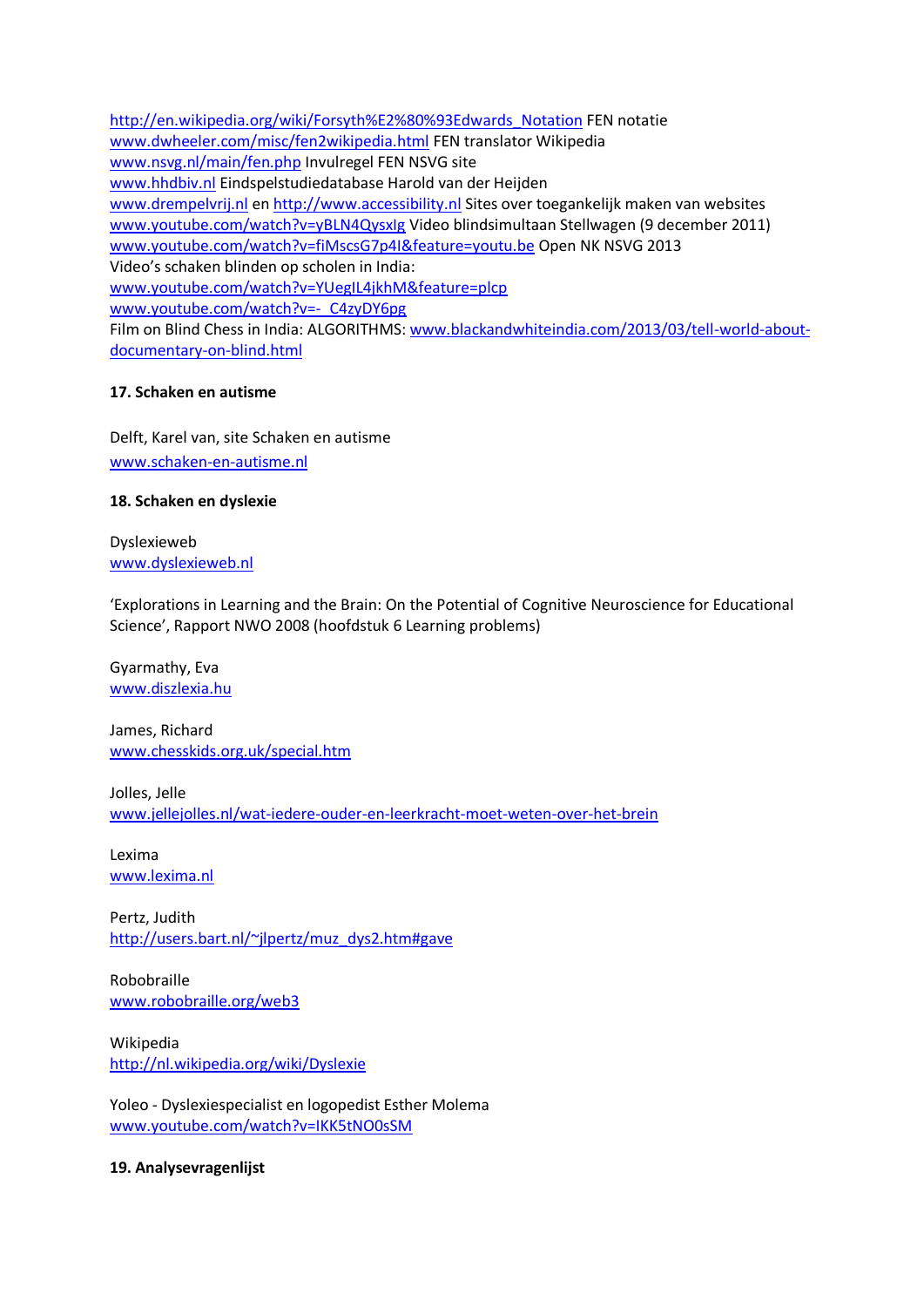Munzert, Reinhard Schachpsychologie

#### **20. Alfabet werkvormen en lestips schaakonderwijs**

365chess.com, databank schaakpartijen [www.365chess.com](http://www.365chess.com/)

Analysevragenlijst , Delft, Karel van en Tjiam, Dharma [www.schaaktalent.nl/index.php/databank-schaaktraining/134-analysevragenlijst](http://www.schaaktalent.nl/index.php/databank-schaaktraining/134-analysevragenlijst)

Balletdansers met handicap [www.youtube.com/watch?v=LnLVRQCjh8c.](http://www.youtube.com/watch?v=LnLVRQCjh8c)

Begrippenlijst onderwijsstrategieën [www.beesburg.com/edtools/glossary.html](http://www.beesburg.com/edtools/glossary.html)

Begrippenlijst Schaken van A tot Z. [http://nl.wikipedia.org/wiki/Schaken\\_van\\_A\\_tot\\_Z.](http://nl.wikipedia.org/wiki/Schaken_van_A_tot_Z)

Bik, Aart [www.aartbik.com/MISC/chess.html](http://www.aartbik.com/MISC/chess.html)

Caljé, Adrey, boek Schaakvarianten [www.schaakvarianten.nl](http://www.schaakvarianten.nl/)

Camstudio [http://camstudio.org](http://camstudio.org/)

Chess.com [www.chess.com](http://www.chess.com/)

Chess Insights [www.chess-insights.com](http://www.chess-insights.com/)

Chessbase [www.chessbase.com](http://www.chessbase.com/)

Chessgames.com, databank schaakpartijen [www.chessgames.com](http://www.chessgames.com/)

Chessimo [www.chessimo.com](http://www.chessimo.com/)

Chesstempo [www.chesstempo.com](http://www.chesstempo.com/)

Chesstutor [http://nl.chesstutor.eu](http://nl.chesstutor.eu/)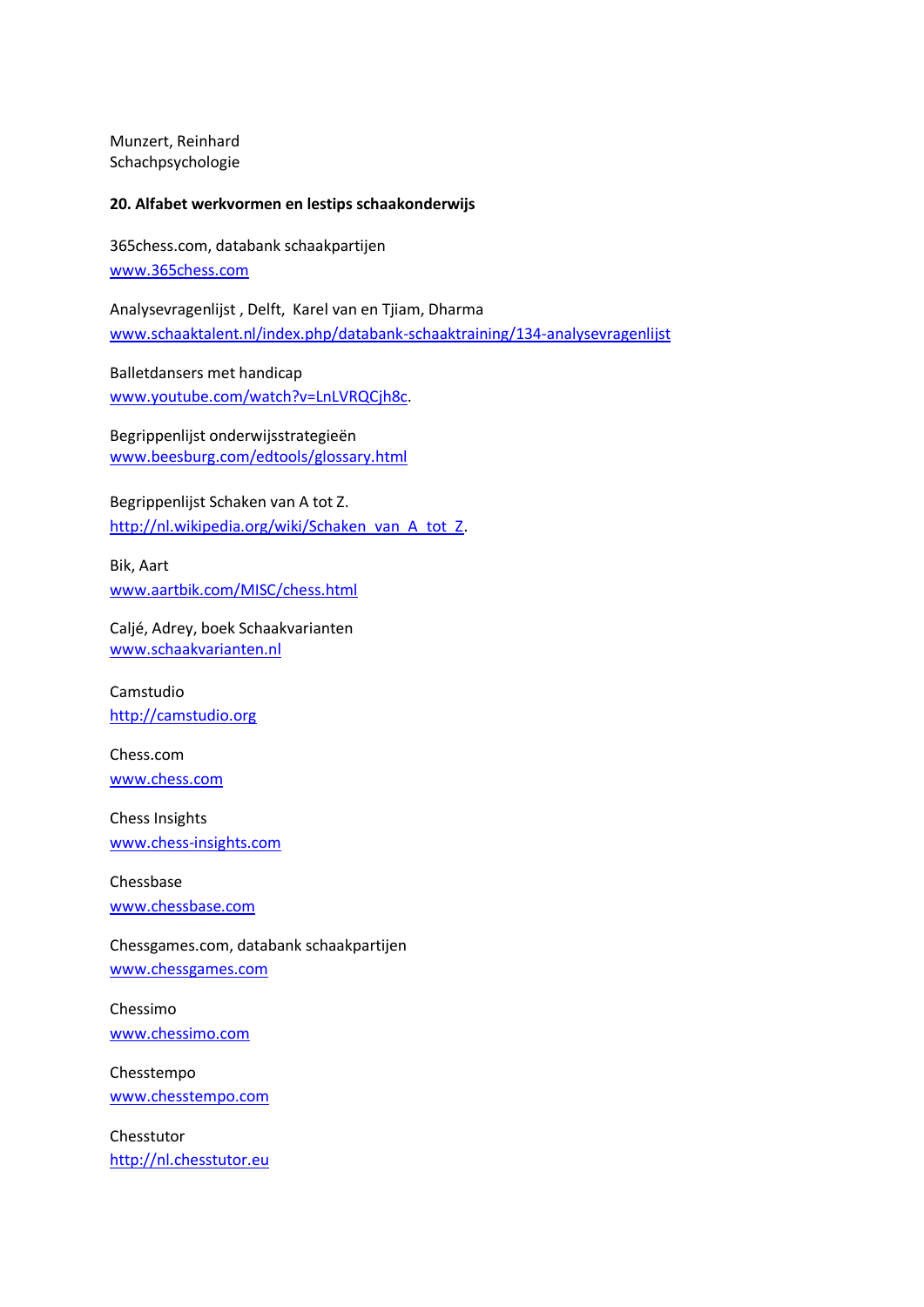Clare, Adam, Ludology [www.realityisagame.com](http://www.realityisagame.com/)

Cognitieve biases [http://en.wikipedia.org/wiki/List\\_of\\_cognitive\\_biases](http://en.wikipedia.org/wiki/List_of_cognitive_biases)

Davindi, zoekmachine basisonderwijs [www.davindi.nl](http://www.davindi.nl/)

Delft, Karel van [www.schaaktalent.nl](http://www.schaaktalent.nl/) [www.kvdc.nl](http://www.kvdc.nl/)

DGT, digitale schaakklokken [www.dgtprojects.com](http://www.dgtprojects.com/)

Diagrammengenerator Chessvideos [www.chessvideos.tv/chess-diagram-generator.php](http://www.chessvideos.tv/chess-diagram-generator.php)

Diagrammengenerator Chessdiagrammer [www.chessdiagrammer.com](http://www.chessdiagrammer.com/)

Euwe, Max en Van Loon, Albert 'Oom Jan leert zijn neefje schaken' [www.dbnl.org/tekst/loon016oomj01\\_01/index.php](http://www.dbnl.org/tekst/loon016oomj01_01/index.php)

Fernando, Ransith, computerschaak [www.chess-technology.com/index.html](http://www.chess-technology.com/index.html)

FinalGen, eindspeldatabank [http://www.mtu-media.com/finalgen/home\\_ing.php](http://www.mtu-media.com/finalgen/home_ing.php)

Glossary schaaktermen [www.chessnc.com/glossary.html](http://www.chessnc.com/glossary.html)

Gooijers, Richard, blinde schaker [\(www.youtube.com/watch?v=enuGHH8pymI&feature=youtu.be\)](http://www.youtube.com/watch?v=enuGHH8pymI&feature=youtu.be)

Gyarmathy, Eva, schaken en dyslexie [www.diszlexia.hu](http://www.diszlexia.hu/)

Heijden, Harold van der, database eindspelstudies [www.hhdbiv.nl](http://www.hhdbiv.nl/)

Hovestadt, Leo <https://sites.google.com/site/caroluschess>

Ideaches [www.ideachess.com](http://www.ideachess.com/)

James, Richard, schaaksites [www.chessheroes.uk](http://www.chessheroes.uk/) [http://chesskids.me.uk](http://chesskids.me.uk/)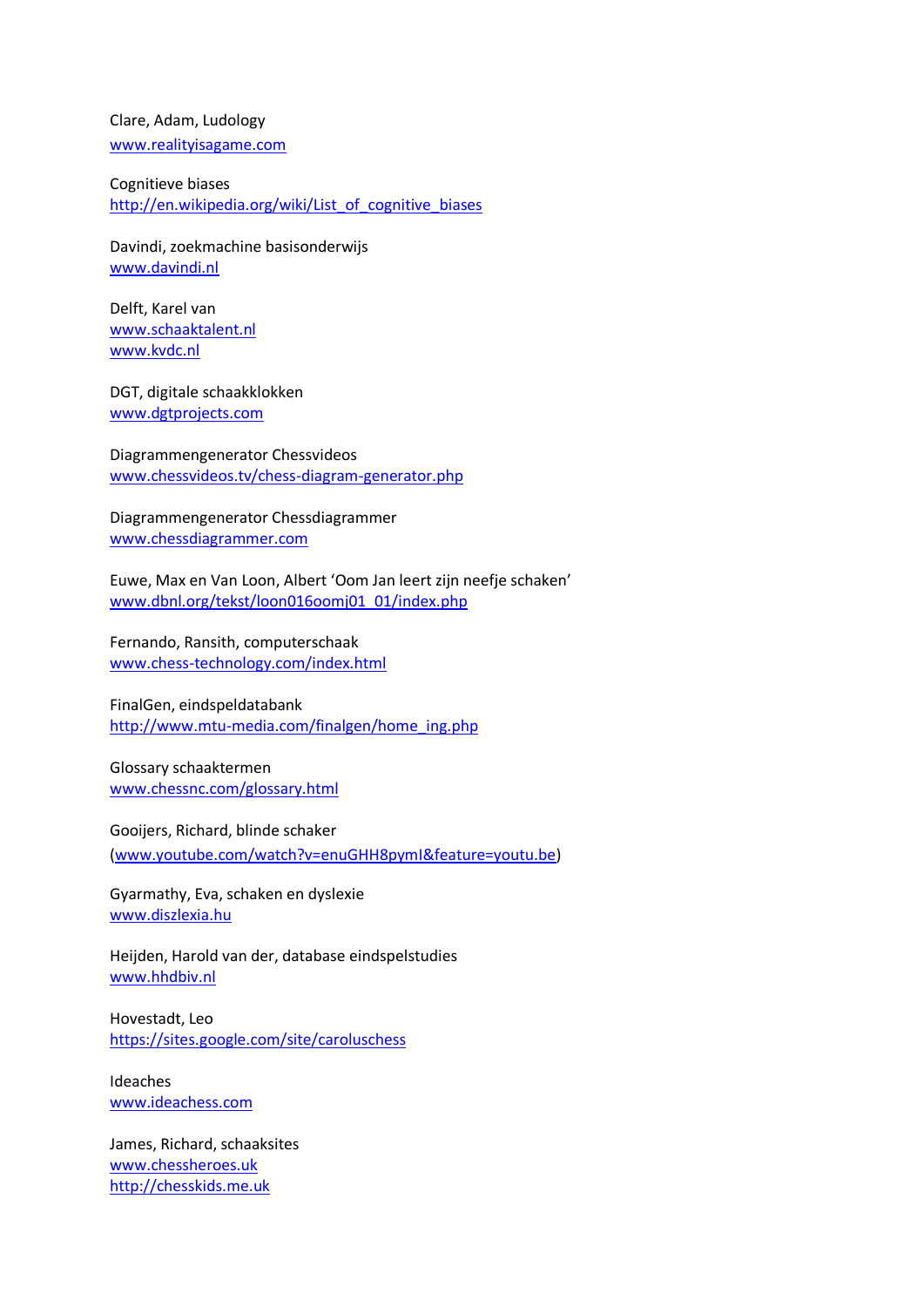Jolles, Jelle [www.jellejolles.nl](http://www.jellejolles.nl/)

Kantack, Chris, computerschaak <http://kantack.com/chess/links.htm>

KhanAcademy [www.khanacademy.nl](http://www.khanacademy.nl/) [www.khanacademy.org](http://www.khanacademy.org/)

Kids Academy [http://chesskids.me.uk](http://chesskids.me.uk/)

KNSB [www.schaakbond.nl](http://www.schaakbond.nl/)

Krabbé, Tim <http://timkr.home.xs4all.nl/chess/chess.html>

Lazzaro, Nicole, game designer <https://www.youtube.com/watch?v=qShavdsZ2f0>

Lengwenus, Björn, 'Spielerisch im Schachuntericht' [www.youtube.com/watch?v=ZnK0ci119qE](http://www.youtube.com/watch?v=ZnK0ci119qE)

Losekoot, Pascal [www.schaaktraining.nl](http://www.schaaktraining.nl/)

Maas, Han van der, Amsterdam Chess Test [http://hvandermaas.socsci.uva.nl/Homepage\\_Han\\_van\\_der\\_Maas/Chess\\_Psychology.html](http://hvandermaas.socsci.uva.nl/Homepage_Han_van_der_Maas/Chess_Psychology.html)

Max Euwe Centrum [www.maxeuwe.nl](http://www.maxeuwe.nl/) [www.youtube.com/user/MaxEuweCentrum](http://www.youtube.com/user/MaxEuweCentrum)

Mindshift, blog gamen [http://blogs.kqed.org/mindshift/2014/05/how-games-based-learning-teaches-problem-solving-in](http://blogs.kqed.org/mindshift/2014/05/how-games-based-learning-teaches-problem-solving-in-context/)[context.](http://blogs.kqed.org/mindshift/2014/05/how-games-based-learning-teaches-problem-solving-in-context/)

Mitrofanov, Leopold Adamovich, 'Studie van het millenium' [www.youtube.com/watch?v=2vgIQikkoKQ.](http://www.youtube.com/watch?v=2vgIQikkoKQ)

Radovic, Momir <http://iplayoochess.com/puzzles>

Nalimov, eindspeldatabank [www.k4it.de/index.php?topic=egtb&lang=de](http://www.k4it.de/index.php?topic=egtb&lang=de)

New In Chess, uitgever [www.newinchess.com](http://www.newinchess.com/)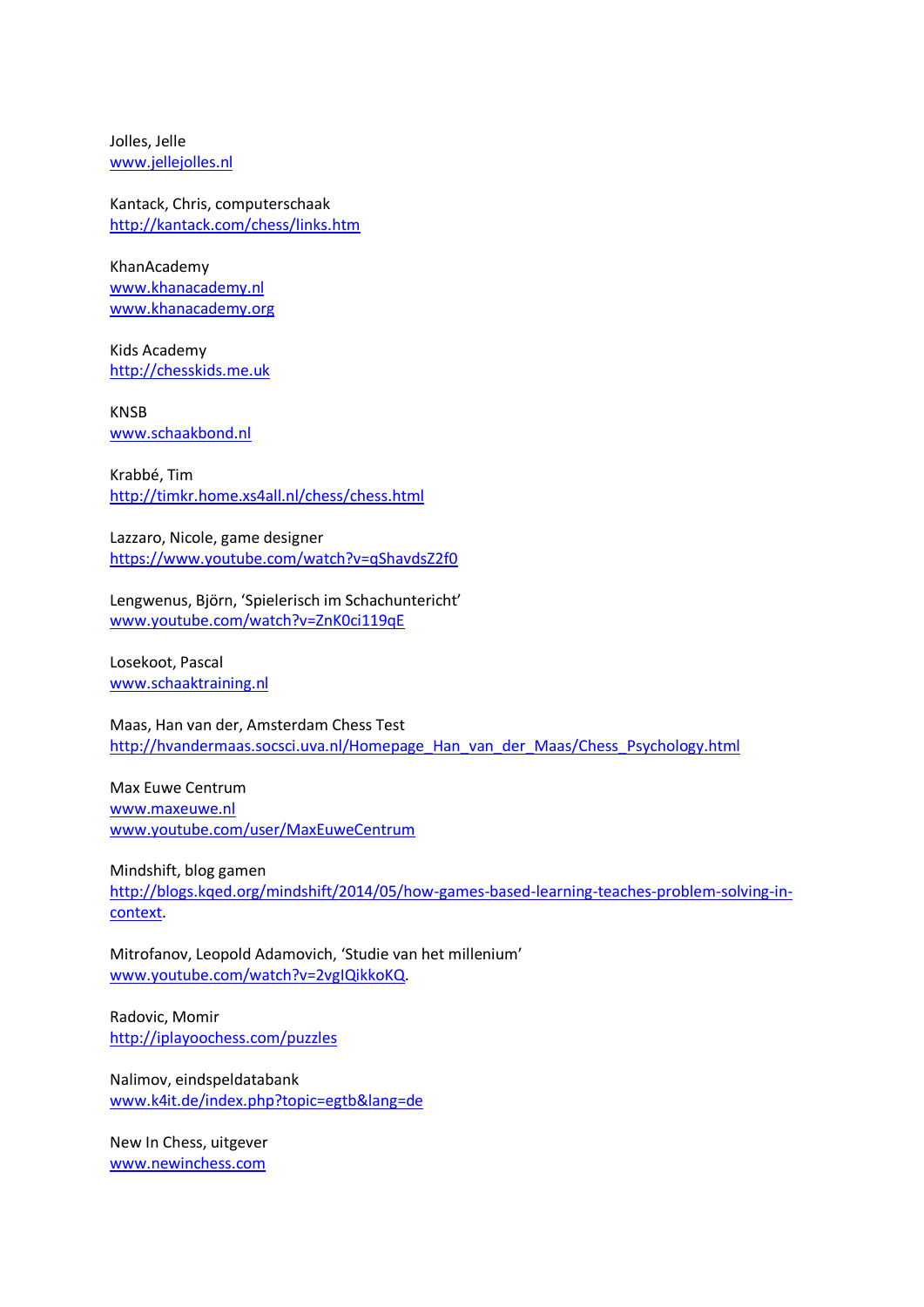Oklahoma Scholastic Chess Organization [www.okschess.org](http://www.okschess.org/)

Online Stopwatch, Laptop als schaakklok [www.online-stopwatch.com/chess-clock](http://www.online-stopwatch.com/chess-clock)

Probleemschaak [www.probleemblad.nl](http://www.probleemblad.nl/)

Professor chess [www.professorchess.com](http://www.professorchess.com/)

Raindropchess [www.raindropchess.nl](http://www.raindropchess.nl/)

Robinson, Ken, onderwijsvisie <http://blogs.kqed.org/mindshift/2013/05/sir-ken-robinson-how-to-escape-educations-death-valley>

Schaaktalent [www.schaaktalent.nl](http://www.schaaktalent.nl/)

Sevilla, indelingsprogramma [www.jbfsoftware.com](http://www.jbfsoftware.com/)

Sparkchess [www.sparkchess.com](http://www.sparkchess.com/)

Stappenmethode [www.stappenmethode.nl](http://www.stappenmethode.nl/)

The Chess Website [www.thechesswebsite.com](http://www.thechesswebsite.com/)

## Toolbox, 10 oefenstrategieën uit de geheugenpsychologie voor in de klas [www.stichtingboor.nl](http://www.stichtingboor.nl/)

**Troyis** [www.troyis.com](http://www.troyis.com/)

Voeding en fysieke aspecten van schaken [www.maxeuwe.nl/index.php/activiteit/columns/54-een-visje-voor-de-partij-over-voeding-doping-en](http://www.maxeuwe.nl/index.php/activiteit/columns/54-een-visje-voor-de-partij-over-voeding-doping-en-schaken)[schaken](http://www.maxeuwe.nl/index.php/activiteit/columns/54-een-visje-voor-de-partij-over-voeding-doping-en-schaken)

Vuurboom, Jeroen <http://jeroenvu.home.xs4all.nl/schaken>

Waitzkin, Joshua [www.youtube.com/watch?v=gTZS3SqpT-o.](http://www.youtube.com/watch?v=gTZS3SqpT-o)

#### **21. Begrippenlijst schaken**

- Ctrl F in dit overzicht